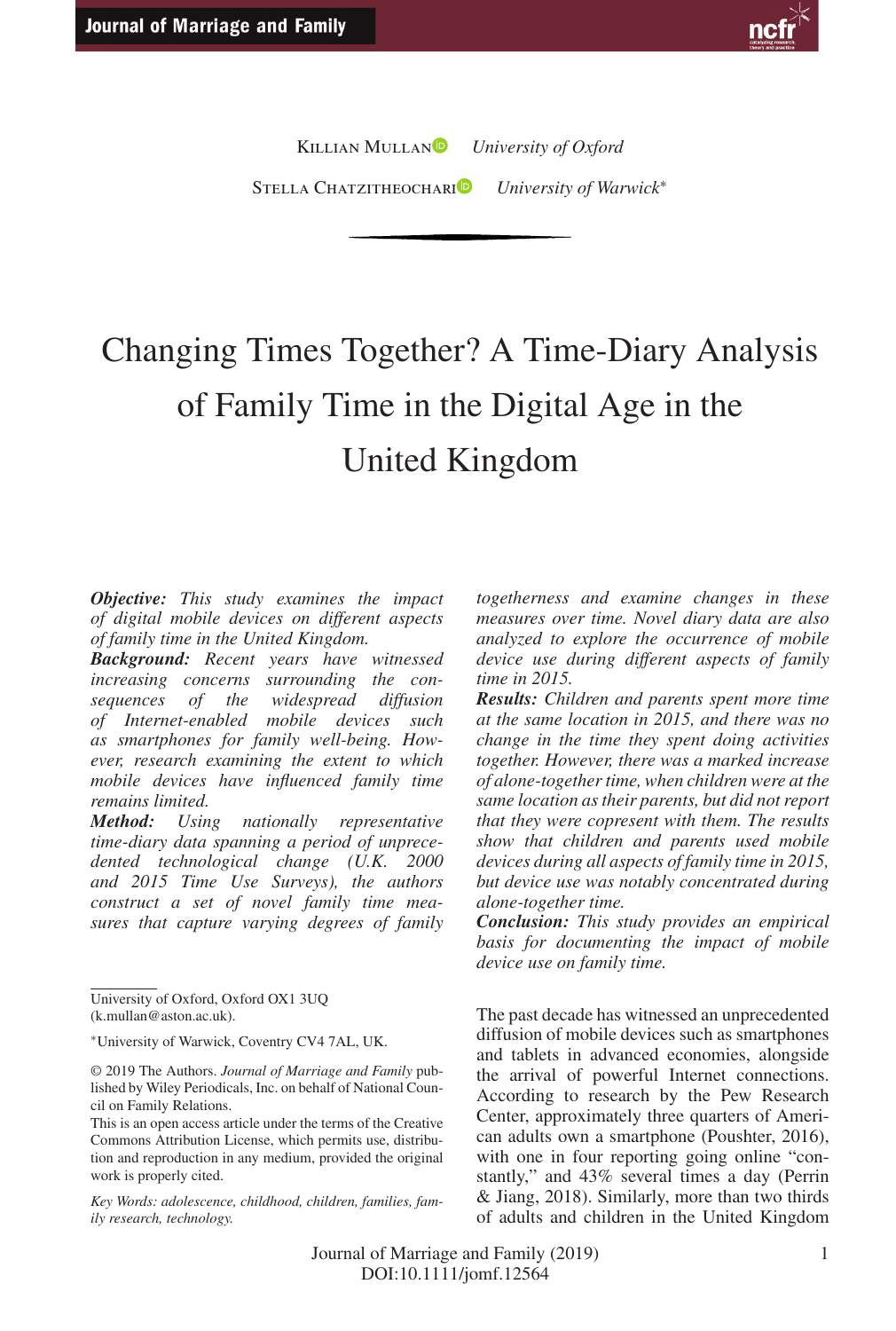own a smartphone, whereas one in two households own at least one tablet (Ofcom, 2015). Alongside these trends, academic and public debates around the perils of technology and ubiquitous connectivity for individual and societal well-being have been increasing (Palmer, 2015; Turkle, 2011; Twenge, 2017; Wellman & Haythornthwaite, 2008). However, despite the fact that family scholars have long identified technological change as one of the key developments likely to influence family functioning (Daly, 1996; Ogburn & Nimkoff, 1955; Seltzer et al., 2005), research on the impact of contemporary information and communication technologies on family life remains limited (Carvalho, Francisco, & Relvas, 2015; Lanigan, 2009; Sharaievska, 2017). A number of studies have examined Internet or mobile device usage in relation to different family outcomes (Carvalho et al., 2015). The results are mixed, with some studies underlining a positive role of Internet or mobile devices in facilitating the communication and coordination of activities of family members (Chesley & Fox, 2012; Kennedy & Wellman, 2007; Ling, 2012), and others revealing negative effects for family relationships and the perceptions of family cohesion (Mesch, 2006; Sharaievska & Stodolska, 2017). However, we still lack evidence on the extent to which the advent of mobile devices such as smartphones has altered time allocation and daily activities in the family context. As a result, propositions surrounding the emergence of solitary device use and individualized screen-based media consumption within

1996; Livingstone, 2002). This study assesses the impact of mobile digital devices on family time by analyzing data from the U.K. 2000 to 2001 Time Use Survey (UKTUS 2000; Ipsos-RSL, Office for National Statistics, 2003) and 2014 to 2015 Time Use Survey (UKTUS 2015; Gershuny & Sullivan, 2017). Using matched diary data of children and parents, we propose a novel set of family time measures, moving beyond existing studies that solely rely on parental diary records to construct a unidimensional measure of family time (Genadek, Flood, & Roman, 2016; Neilson & Stanfors, 2017). An innovative approach that prioritizes children's perspectives and encapsulates varying degrees of family togetherness is applied, allowing us to test propositions around the emergence of alone-together time, attributed to

the family home remain largely untested (Daly,

the use of mobile devices and characterized by a lack of close interaction among family members (Turkle, 2011). Spanning a period of unprecedented diffusion of mobile devices among adults and children in the United Kingdom (Ofcom, 2015), the data allow us to assess the extent to which changes in different types of family time including alone-together time are associated with recent technological change, controlling for other factors. A unique strength of our data is the availability of contextual diary information on mobile device use in the 2014 to 2015 survey that measures the concurrent use of mobile device use during other activities, which cannot be accurately captured by "stylized" time-use questions in conventional social surveys (Hampton, 2017). This provides us with nationally representative evidence on the way mobile device use is woven into family life in contemporary Britain, allowing us to better understand trends in family time between 2000 and 2015. To our knowledge, ours is the first study that bridges insights from time-diary research and literature on the effects of mobile device use, placing technological change in the foreground of sociological accounts of family time.

# Mobile Devices Diminishing Family Time?

Although there is no agreed definition of family time, fundamental to its conceptualization is the notion that it encapsulates different activities with varying levels of interaction among family members (Daly, 1996). This can range from time spent in shared meals or leisure activities deliberately aimed to foster a sense of family togetherness, to relatively unnoticed time as family members go about their daily routines (Christensen, James, & Jenks, 2000), what Daly, (1996) referred to as the "coincidental sharing of space and time that arises from the intersection of busy lives" (p. 67).

Earlier theoretical accounts identified a core tension surrounding the influence of technology on family time in that it can bring family members together while keeping them apart (Daly, 1996). Indeed, technology opens up opportunities for shared leisure activities, especially within the home, but it also provides room for family members to engage in separate individualized activities while being together at the same location. For example, although technologies such as cell phones and home computers have blurred the spatial boundaries between work and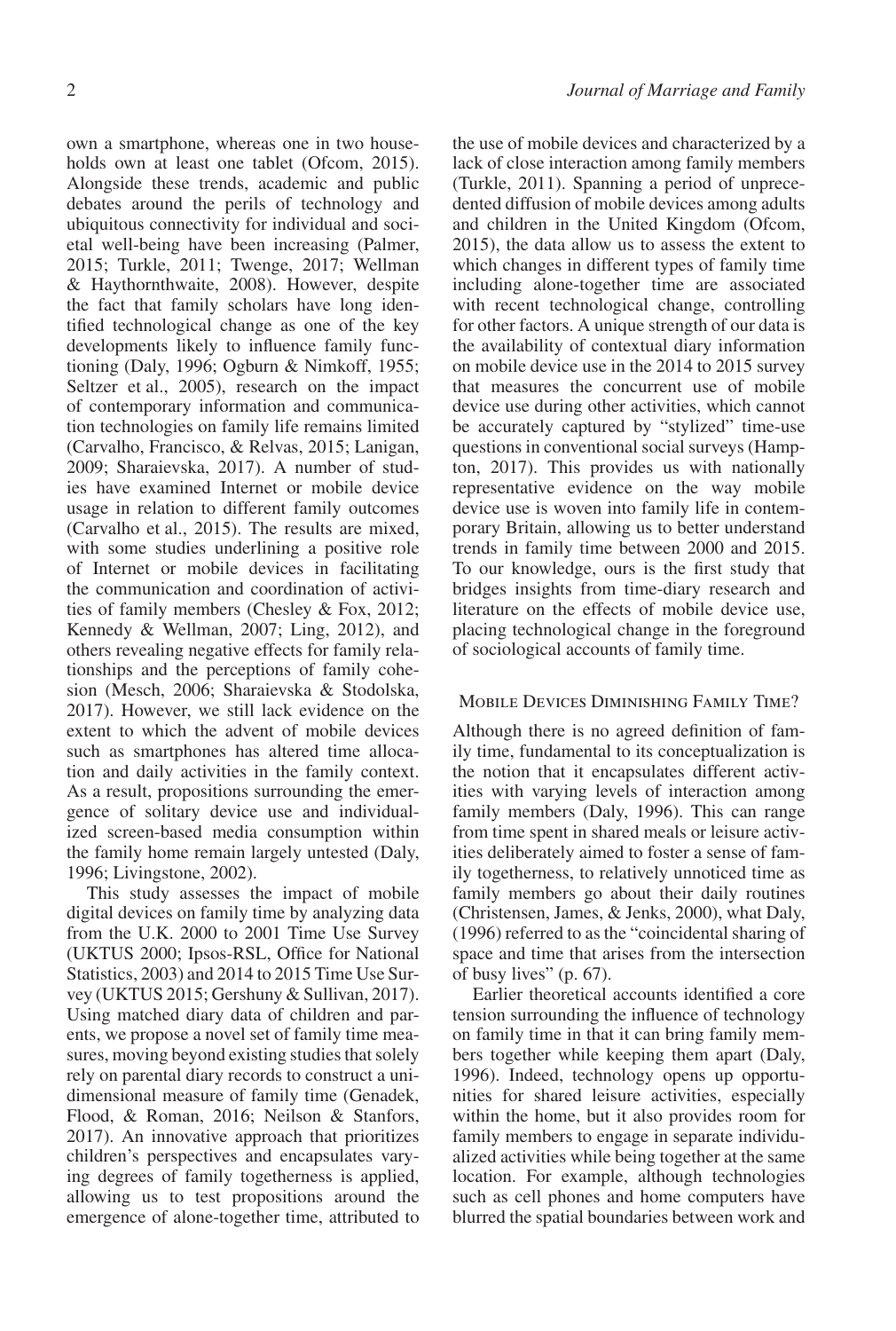family, allowing parents to work from home and spend more time with children, they have also been shown to negatively affect family life by enabling constant contact with the workplace and distracting parents' attention (Blair-Loy, 2009; Chesley, 2005). Similarly, home entertainment offers opportunities for numerous social activities within the home, but it may also lead to a "bedroom culture," characterized by private video-gaming and media consumption in different rooms of the household (Livingstone, 2002).

It can be argued that this tension became stronger following the advent of mobile devices that radically widened our access to information, entertainment, and social networks, entirely disconnecting it from the bindings of place and time. Rather than being shared household utilities such as the television or the fixed telephone line, mobile devices are tied to specific individuals (Thulin & Vilhelmson, 2007), thus offering unprecedented opportunities for individualized screen-based activities at the expense of family time of closer interaction. The social implications of this have been problematized by several scholars such as Gergen (2002) who earlier coined the term *absent presence* to describe the new era of face-to-face interactions following the arrival of cell phones, arguing that geographical proximity is no longer important and that family members lead psychologically separate lives. In a similar manner, the renowned alone together thesis of Turkle (2011) postulated that, in the era of ubiquitous connectivity, people are increasingly using computers and mobile devices to interact with others while physically alone and are engaging in activities such as texting instead of closely interacting with those with whom they are physically copresent.

A plethora of qualitative studies have underlined the extent to which mobile devices are now embedded in family life (Bond, 2014; Clark, 2013; Ling, 2012; Thompson, Berriman, & Bragg, 2018). Several studies examining the contribution of Internet or mobile device use on different family outcomes have suggested that associations with family conflict and with perceptions of decreased family time and interactions among family members (Lee, 2009; Lee & Chae, 2007; Mesch, 2006; Nie, 2001). This is potentially a result of the negative effects of constant interruptions from mobile devices on the ways face-to-face interactions and shared activities are experienced (Kildare & Middlemiss, 2017; Misra, Cheng, Genevie, & Yuan,

2016; Przybylski & Weinstein, 2013; Thornton, Faires, Robbins, & Rollins, 2014).

In addition, research suggests that mobile devices have influenced important shared family activities such as families eating together and television viewing. For example, Radesky et al. (2014) documented caregivers' degree of absorption in mobile devices during family meals at fast-food restaurants, which appeared to interrupt their interactions with children. Likewise, research suggests that mobile device use influences the nature and experience of television viewing within the home, as it takes place while family members watch television together (Holz, Bentley, Church, & Patel, 2015; Müller, Gove, Webb, & Cheang, 2015).

Taken together, these findings lend some support to academic and public concerns around the negative effects of mobile devices on family time and face-to-face interactions (Gergen, 2002; Turkle, 2011). However, this body of research is predominantly concerned with question about qualitative changes in these domains. In contrast with the abovementioned studies, time-diary research suggests that family time has increased: For example, using U.S. data, Genadek et al. (2016) showed that the time parents spent together with their children increased steadily from 1965 through 2012. Neilson and Stanfors (2017) showed similar increases in the time parents report spending with children for Sweden using data from 1990 to 2010. Similarly, Sandberg and Hofferth (2001) found increases in the time children spend with parents, albeit for a period prior to the advent of mobile devices (1981–1997).

This body of research has not explicitly addressed questions about the impact of the widespread diffusion of mobile devices on family time. Instead, it has predominantly focused on long-term trends and their association with changes in marriage, maternal employment, gender roles, and ideologies about parenting and family life (Genadek et al., 2016; Milkie, Mattingly, Nomaguchi, Bianchi, & Robinson, 2004; Neilson & Stanfors, 2017; Sayer, Bianchi, & Robinson, 2004). Employing a unidimensional family time measure on the total time parents are copresent with children, this research does not capture changes in the time family members are together but are not closely interacting as well as changes in time spent in shared activities, potentially as a result of mobile device use.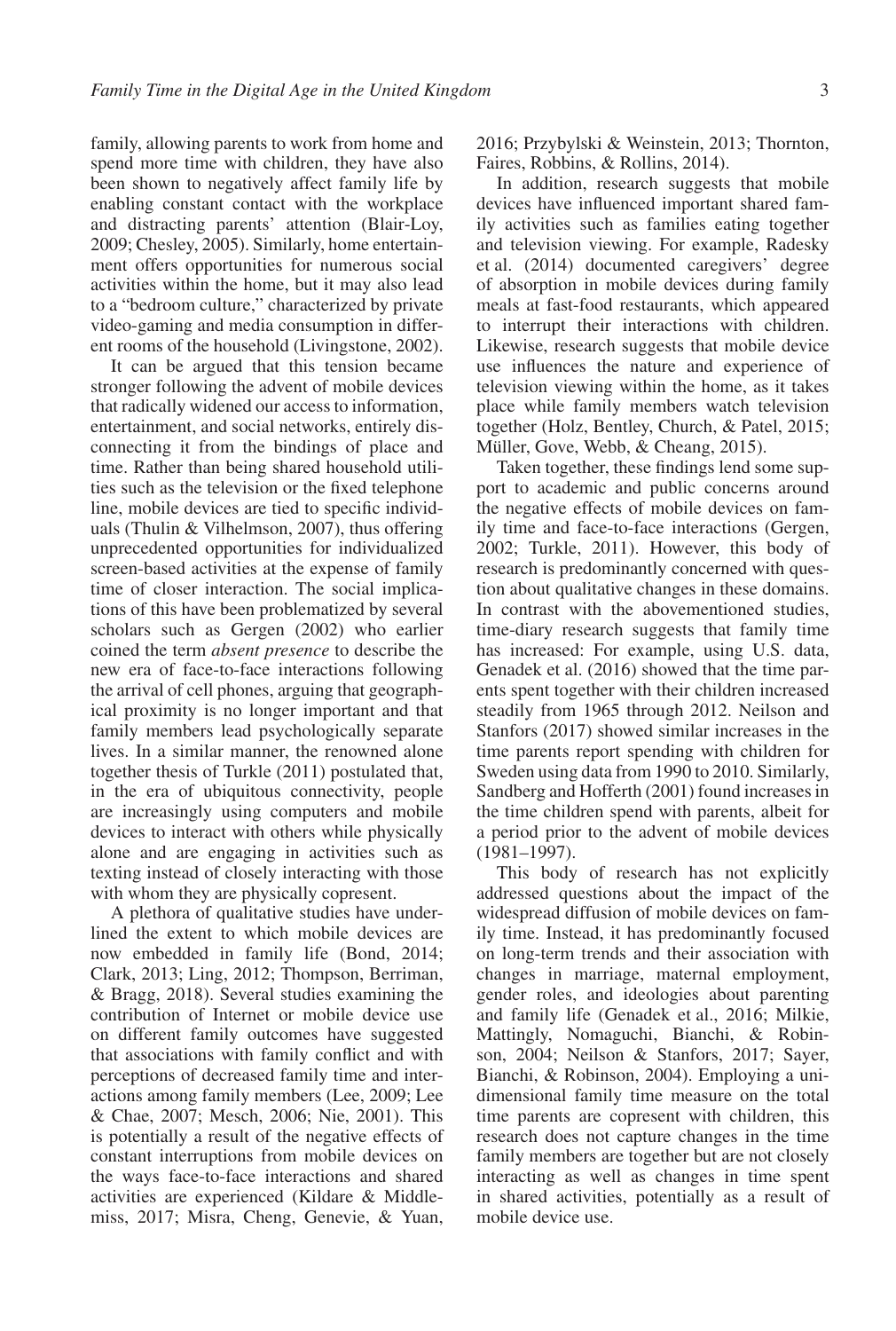The first aim of our study is, therefore, to improve understandings of the influence of mobile devices on family time by analyzing change in different aspects of family time. Drawing on insights from existing literature on the influence of mobile devices on family life we construct a set of measures capturing different levels of family togetherness using information provided by both children and parents. For this investigation, we use U.K. data from 2000 and 2015, covering two time points before and after the widespread diffusion of Internet-enabled mobile devices in the country.

# Mobile Devices Taking Over Family Time?

Public concerns about the influence of mobile devices on family time largely stem from the widespread view that both parents and children are spending excessive amounts of time using these devices. Qualitative research has been at the forefront in showing how mobile devices are now firmly embedded in family life (Bond, 2014; Clark, 2013; Ling, 2012; Thompson et al., 2018). However, there is little generalizable evidence on the amount of time family members spend using mobile devices. To a large extent, this is arguably a result of the methodological difficulty in obtaining valid measures of contemporary mobile device use with the use of traditional questionnaire approaches (Hampton, 2017). This relates to the nature and frequency of mobile device use in the era of perpetual connectivity, clearly captured by the shift from the phrases "going online" to that of "being online" (Williams & Merten, 2011, p. 150), which render "stylized" survey questions about time spent using mobile devices prone to recall and calculation difficulties and to varying understandings in what really constitutes mobile device use (Hampton, 2017; Nie, 2001; Robinson & Godbey, 2010; Vandewater & Lee, 2009).

For example, a recent nationally representative study examining use of digital devices of U.S. families asked parents the following question: "To the best of your knowledge, how much time did your child spend doing each of the following [using s computer; using a smartphone; using a tablet…] yesterday?" (Lauricella et al., 2016, p. 37) Notwithstanding the methodological problems noted previously, this question is also prone to social desirability bias as it cannot accurately capture device use that takes place concurrently with other family activities. In contrast, time-diary estimates can provide a comprehensive account of the entire range of daily activities and their context, enabling empirical examinations of the ways contemporary mobile device use is associated with different types of time and activities, whereas they have also been evidenced to produce the most accurate and reliable measures of time use and daily behavior (Robinson & Godbey, 2010). An earlier study focusing on the media use of children and young people in the United States successfully employed the time-diary methodology to demonstrate the frequent occurrence of using different media and devices at the same time (Rideout, Foehr, & Roberts, 2010). However, this research does not examine the usage of mobile devices during different types of family time and everyday activities.

We argue that, in addition to studying changes in family time, a further way to approach the question of the influence of recent technological changes on family time is to examine the extent to which mobile devices are "present" in the everyday lives of contemporary families. The second aim of our study is, therefore, to provide the first nationally representative study of the extent to which mobile device use is embedded in difference aspects of family time in the United Kingdom using novel diary data collected in 2015. Specifically, we analyze the time both children and parents spend using mobile devices during different types of family time, corresponding to differing levels of interaction, throughout the day. This complements our analysis of change in family time by providing further insights surrounding the influence of recent technological change on family life in Britain.

## Family Time, Mobile Devices, and Child **AGE**

In analyzing both changes in family time and time using mobile devices, it is important to single out child age as a key factor as it is strongly associated with family time and mobile device use. It is well established that older children spend less time with their parents as they seek more independence (Crosnoe & Trinitapoli, 2008; Lam, McHale, & Crouter, 2012; Larson & Richards, 1991; Steinberg, 2002). In contrast, children's use of mobile devices is positively associated with age (Mullan, 2017), and older children are more likely to own mobile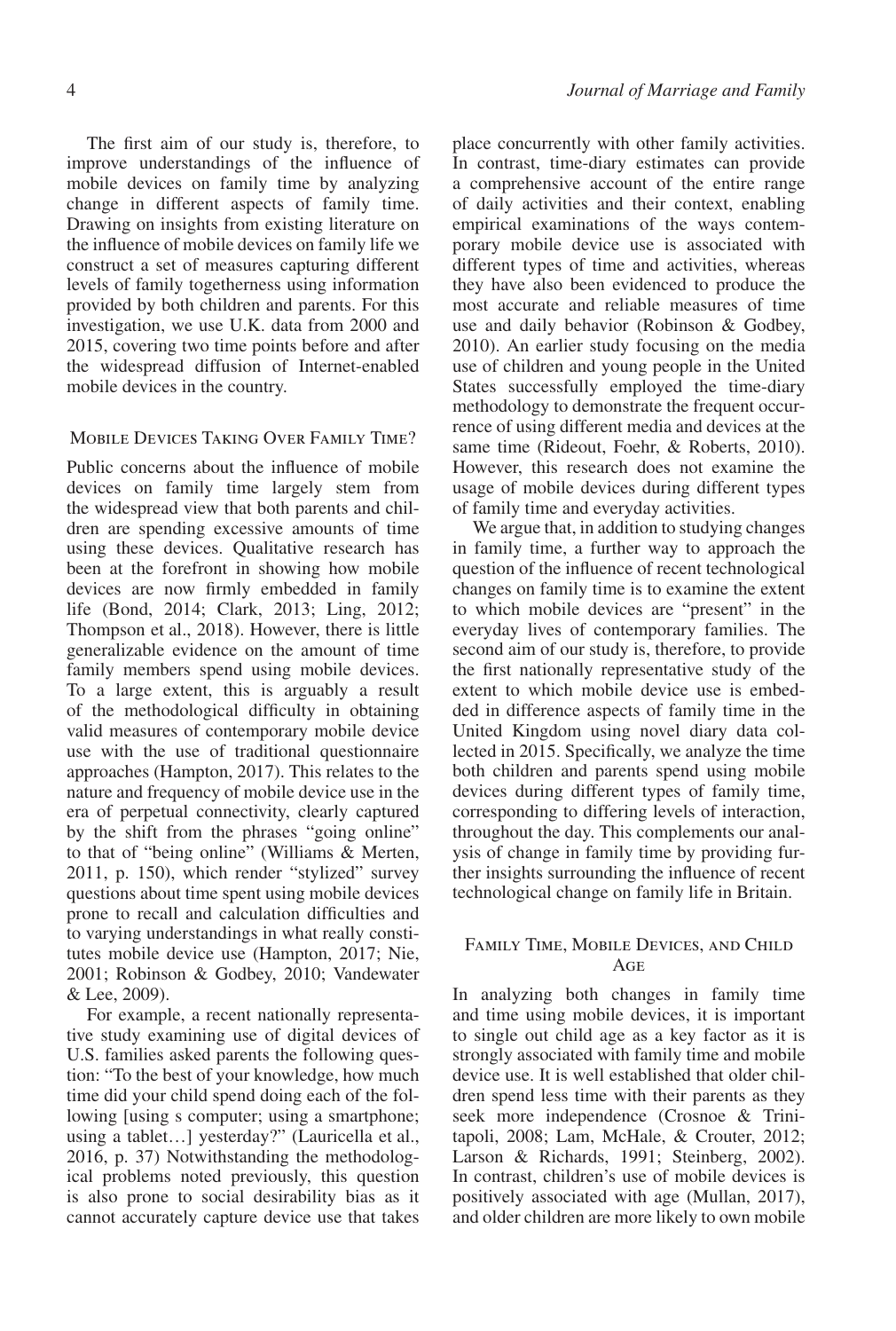devices such as smartphones (Mascheroni & Olafsson, 2014). We may therefore expect older children to spend less time with family and more time using devices than younger children. It follows that any influence of mobile devices on family time may be concentrated among older children rather than younger children. For this reason, the age of the child constitutes an additional layer across our analyses, allowing us to provide a nuanced account of the influence of mobile devices in families with children of different ages.

## **METHOD**

## *Data and Samples*

We use data from the UKTUS 2000 and UKTUS 2015. The two surveys employed similar sampling and coding procedures, time-diary instruments, and instructions to respondents to produce valid estimates of changes in time use in the United Kingdom. Both surveys obtained nationally representative samples of households and individuals using clustered, stratified sampling designs, and asked respondents to complete time diaries for two randomly allocated days, one weekday and one weekend day. A self-completed, open-ended, 24-hour, time-diary format was used in both surveys, with all members of selected households aged 8 years old and older describing their main and secondary activities in each 10-minute slot and providing information on their location and with whom they were copresent.

The main difference between the two surveys is that UKTUS 2015 respondents were additionally provided with a diary column to record when they were using digital devices (smartphones, tablets, or computers) during the day. The lack of similar information in UKTUS 2000 does not allow us to measure change over time, and our analysis of mobile device use remains solely cross-sectional.

We focus on a sample of children aged 8 to 16 years living in lone-parent and heterosexual two-parent households. Diary data from children and parents are matched to create our measures of family time (see later), and we therefore exclude children who are not coresident with a parent, including those living with their grandparent(s)  $(n=14)$  or in other living arrangements  $(n=32)$ , from our analysis. We also drop 12 children because their parents did not complete any diaries, and we exclude one diary from a further 31 children because their parents completed one diary only. Our multivariate analysis controls for parental characteristics, and we exclude 43 children whose parents did not provide information on these characteristics in the survey questionnaire. As our family-time measures also rely on children's copresence reports (see later), we restrict analyses to those diaries with less than 4 hours of missing copresence information, dropping 228 child diaries from the sample. The final sample for the analysis of change between 2000 and 2015 contains 4,993 diary days (2,558 children–parent pairs). For the analysis of mobile device use, we additionally exclude 36 diaries with 4 or more hours of unreported device use, yielding a sample of 1,775 diary days (932 children–parent pairs).

## *Measures of Family Time*

We construct a set of measures that represent varying degrees of family togetherness. Our broadest measure refers to the total time children and parents spend together at the same location, excluding time during which children or parents are asleep. We refer to this measure as *total family time*. Total family time captures an important spatial dimension that cuts across different aspects of family time (Christensen et al., 2000; Daly, 1996) and is constructed by using location information provided independently by children and parents in their time diaries. We note that, except where children explicitly report being copresent with a parent, if children or parents reported their location as "other specified" or "unspecified" or if their location was missing we treat this as time when children and parents were not at the same location.

The vast majority of total family time was at home (80.9% in 2000 and 79.6% in 2015). In both 2000 and 2015, around 8.5% of this time was spent traveling together (e.g., by car, walking, or bus), and the remainder was at other locations (e.g., at a restaurant or a sporting facility). We acknowledge the possibility of instances where children and parents were coded as being at the same location (e.g., being at a restaurant) at the same point in time on the same diary day but were in fact in different locations (e.g., different restaurants). However, given that the likelihood of this type of measurement error is negligible and does not vary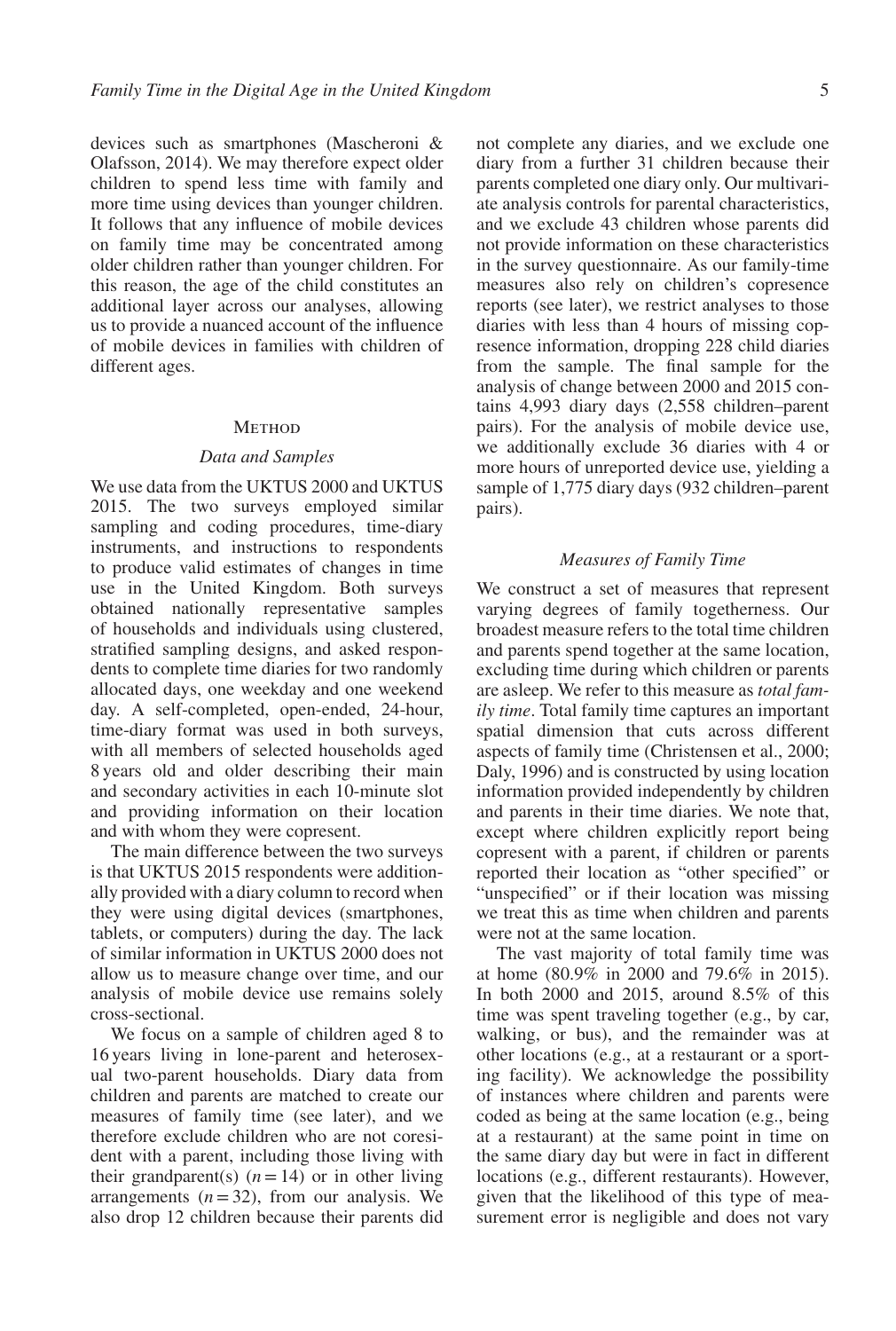systematically across the two surveys, it will not bias our comparisons over time.

We further decompose total family time into time when children reported being copresent with their parents as distinct from time when they were at the same location, but did not report being copresent with their parents. Although in both UKTUS surveys copresence was not restricted to being in the same room or engaging in the same activity, we argue that time when children do not report being copresent with parents more likely captures periods when children and parents are not closely interacting, perhaps being in separate rooms at home. Accordingly, we refer to these measures as copresent time and alone-together time, respectively. The distinction between copresent and alone-together time is not absolute, but children's reports of being copresent with parents does indicate an acknowledgement of awareness of being in close proximity to their parents notably absent during times when children choose not to report being copresent with parents despite being at the same location. We note that, in UKTUS 2000, children aged 14 to 16 years completed an adult diary and could therefore not indicate copresence with parents. We measure time with parents for these children as the time they reported being copresent with other household members (15 years and older) when they were at the same location as their parents. We tested the robustness of our results by excluding children aged 14 to 16 years living in households with others aged 15 years and older who are not their parents in both surveys, and the results remained the same.

To capture copresent time comprising relatively close interaction, we construct a further set of measures of the time children and parents spend engaging in shared activities using the main activity information provided by children and parents in their diaries. Specifically, we measure the total time in shared activities as well as measures of shared time in key activities around television viewing, eating, and other leisure during copresent time.

We note that, unlike existing family time measures based on parental copresence reports, our copresent time measure includes time when children are copresent with both parents (in two-parent households) as well as time copresent with either their mother or their father, also known as "dyadic" time (Lam et al., 2012). In lone-parent families, all family time based on copresence reports is dyadic, whereas there is no reason to ignore this time in two-parent families. Indeed, there is an analog in parental measures of family time that do not distinguish between the number of children who parents are copresent with in multichild households. Our measure of copresent time is comparable with measures of the total time children are with their parents previously used in other studies (e.g., Sandberg & Hofferth, 2001) and overlaps substantially with measures of the total time that parents (individually) spend with children (Genadek et al., 2016; Neilson & Stanfors, 2017). In this study, however, copresent time forms part of an integrated set of measures relating to different aspects of the time children and parents are together, which we refer to jointly as measures of family time.

# *Measures of Device Use*

Our measure of digital device use comes from the additional device use column included in the UKTUS 2015 diary, providing a unique measure of concurrent use of digital devices during other daily activities (Hampton, 2017). Using these unique data, we decompose our abovementioned family time measures into time when children and parents were using digital devices and time when they were not using these devices in 2015. This permits us to explore the extent to which time using mobile devices overlaps with different types of family time capturing varying levels of interaction.

## *Analytical Technique*

The analysis is set out in the following two parts: The first part examines changes in different types of family time between 2000 and 2015, and the second part focuses on the embedding of mobile device use in family life in 2015. We use ordinary least squares for the multivariate analysis, which is appropriate for modeling time-diary data (Stewart, 2013).

They key independent variable of interest in the first part of our analysis is survey year  $(2000=0$  [reference];  $2015=1$ ). Our analyses control for a number of factors potentially associated with family time as well as device use. As previously discussed, we expect to find more pronounced changes among older children given that earlier research shows that children spend less time with their parents in adolescence (Lam et al., 2012) and that mobile device ownership and use increases with age (Livingstone,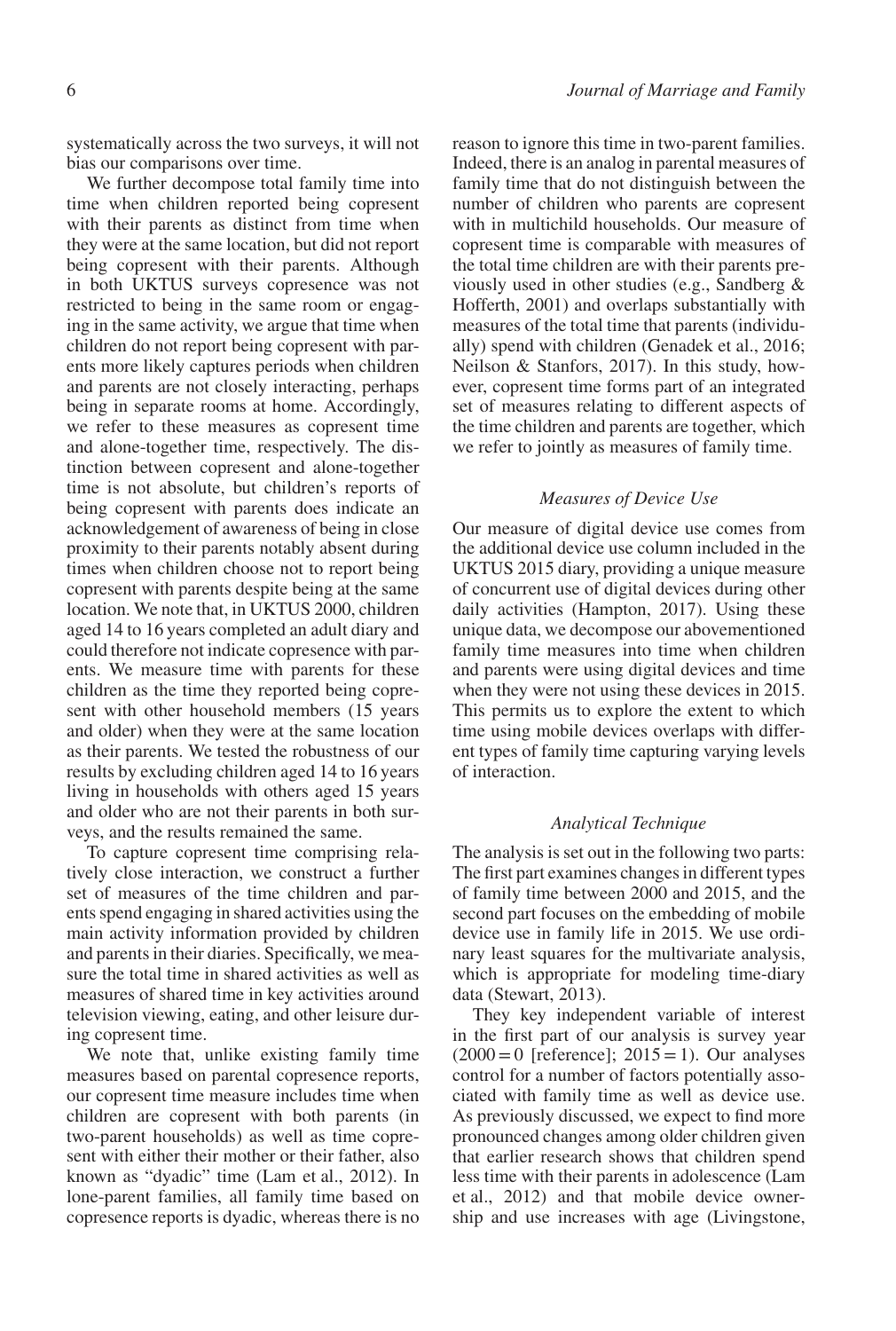|                               |                       |           | Survey year |
|-------------------------------|-----------------------|-----------|-------------|
| Variables                     |                       | 2000      | 2015        |
|                               | Number of diary days  | 3,182     | 1,811       |
|                               |                       |           | $\%$        |
| Day type                      | Weekday               | 49.9      | 50.7        |
|                               | Weekend               | 50.1      | 49.3        |
| Age group                     | $8-10$ years          | 36.4      | 33.7        |
|                               | $11-13$ years         | 34.5      | 32.1        |
|                               | $14-16$ years         | 29.1      | 34.2        |
| <b>Sex</b>                    | <b>Boys</b>           | 51.1      | 49.3        |
|                               | Girls                 | 48.9      | 50.7        |
| Household employment status   | Parent employed       | 83.2      | 87.4        |
|                               | Jobless household     | 16.8      | 12.6        |
| Parental education            | No parent has degree  | 81.8      | 63.1        |
|                               | Parent has degree     | 18.2      | 36.9        |
| Household type                | Two-parent household  | 69.1      | 68.2        |
|                               | Lone-parent household | 30.9      | 31.8        |
| Number of children 0–16 years | Average $(SE)$        | 2.3(0.02) | 2.2(0.02)   |

Table 1*. Sample Characteristics*

*Source*. U.K. Time Use Survey 2000 to 2001 and 2014 to 2015. *Note*. Weights applied.

2002; Mullan, 2017). We focus on three age groups (8–10, 11–13, and 14–16 years of age) that correspond to distinctive schooling periods in the United Kingdom. We also adjust for sex differences in device use (Mullan, 2017). Socioeconomic differences are captured by a binary variable on household work status (jobless household: yes or no), and a binary variable on parental education (any parent has a degree or higher qualification: yes or no). Although socioeconomic status has generally been shown to make little difference in relation to adolescent mobile device use (Livingstone, 2002), it is associated with distinctive parental ideologies and attitudes toward mobile device use as well as working time patterns that may potentially impinge on different measures of family time (Chatzitheochari & Arber, 2012; Livingstone, 2007; Sayer, Gauthier, & Furstenberg, 2004). Family structure has clear implications for time allocation (Genadek et al., 2016) and is captured by the following two variables: lone-parent household (yes or no) and number of children aged between 0 to 16 years. Last, we control for day type (weekday or weekend day) as families typically spend more time together on weekends than weekdays (Genadek et al., 2016). Table 1 provides descriptive statistics for all independent variables.

# **RESULTS**

Table 2 presents descriptive statistics for the different types of family time. It shows that, in 2000, children spent 347 minutes per day at the same location as their parents and that approximately one third of this time (95 minutes) was alone-together time. Although there was an increase in the total family time in 2015 (379 minutes), Table 2 shows that this was entirely driven by more alone-together time (136 minutes). Last, Table 2 shows that children spent close to 84 minutes in 2000 and 87 minutes in 2015 in shared activities with their parents.

Table 3 presents multivariate analysis results for three of our family time measures (total family time, copresent time, alone-together time). It confirms that, controlling for other factors, there was no significant change in the time children were copresent with their parents between 2000 and 2015. However, alone-together time increased significantly by 38.4 minutes. The overall increase in total family time was slightly less than half an hour. Further analysis (available upon request) showed that the increase in alone-together time and total family time was comprised entirely of time spent at home.

The results for our controls were in line with existing time-diary research (Table 3). Specifically, the models showed that all types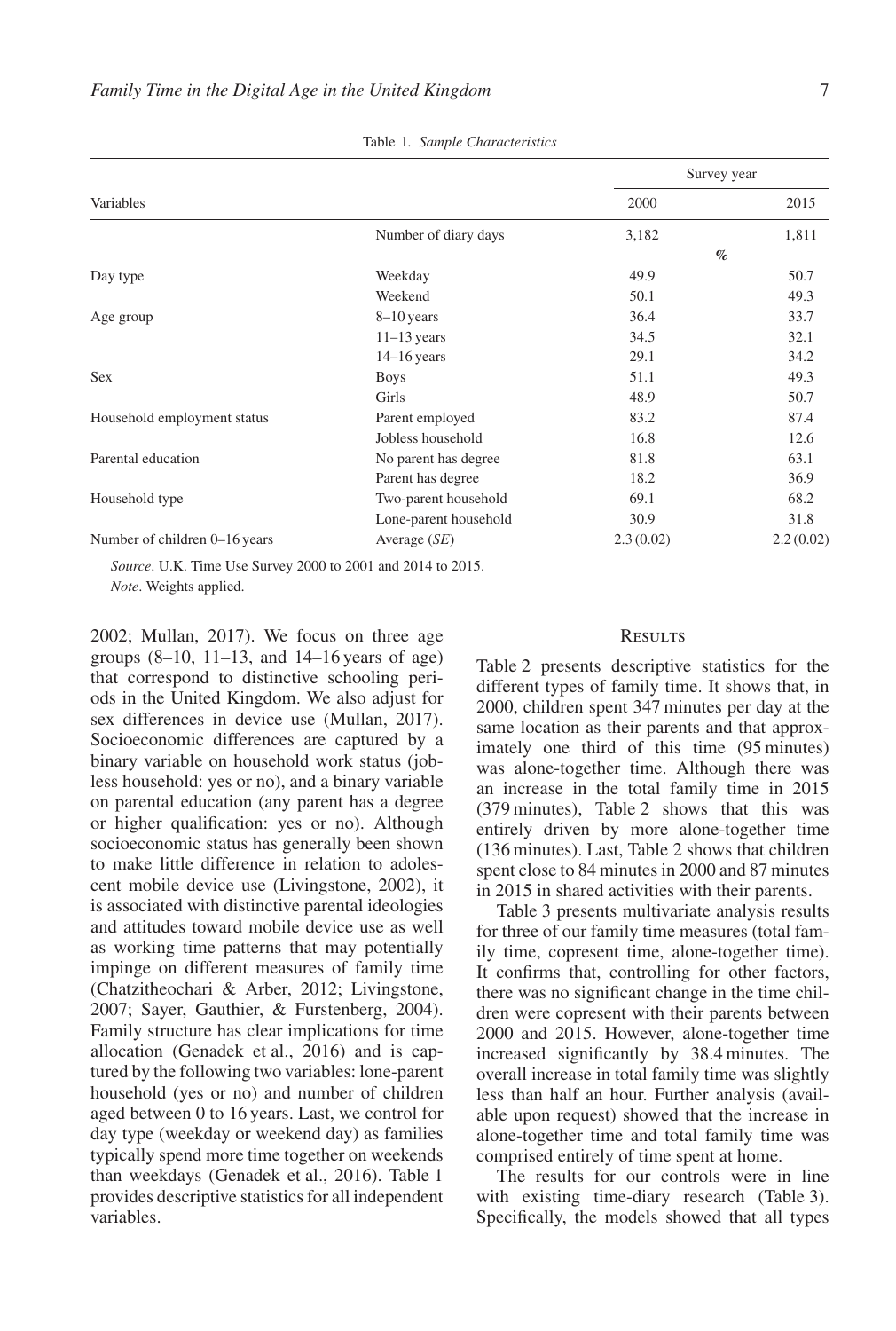|                               |             |                 | 95% confidence interval |         |  |
|-------------------------------|-------------|-----------------|-------------------------|---------|--|
| Measures of family time       | Survey year | Average minutes | Minimum                 | Maximum |  |
| Total family time             | 2000        | 346.7           | 339.9                   | 353.5   |  |
|                               | 2015        | 379.2           | 369.9                   | 388.4   |  |
| Copresent time                | 2000        | 252.1           | 245.1                   | 259.1   |  |
|                               | 2015        | 243.3           | 234.4                   | 252.2   |  |
| Alone-together time           | 2000        | 94.6            | 89.7                    | 99.5    |  |
|                               | 2015        | 135.8           | 129.3                   | 142.3   |  |
| Shared activities, total time | 2000        | 83.9            | 80.4                    | 87.3    |  |
|                               | 2015        | 87.0            | 82.1                    | 91.9    |  |
| Eating                        | 2000        | 15.8            | 14.9                    | 16.6    |  |
|                               | 2015        | 20.1            | 18.8                    | 21.4    |  |
| Television                    | 2000        | 33.5            | 31.6                    | 35.4    |  |
|                               | 2015        | 27.2            | 24.8                    | 29.6    |  |
| Other leisure                 | 2000        | 8.3             | 7.2                     | 9.5     |  |
|                               | 2015        | 13.8            | 12.0                    | 15.7    |  |

Table 2*. Descriptive Statistics for Measures of Family Time*

*Source*. U.K. Time Use Survey 2000 to 2001 and 2014 to 2015.

*Note*.  $N = 4,993$ . Weights applied.

of family time were substantially higher on weekend days and that children in single-parent households spent less time with the coresident parent. Children in jobless households spent approximately 30 minutes more at the same location with their parents, but this was mostly alone-together time. Similarly, parental education was positively associated with total family time and alone-together time. We did not find significant differences by child sex. In contrast and according to our prior expectations, the results showed that the time children spent being copresent with parents decreased dramatically with age, accompanied by an increase in alone-together time.

We further tested whether changes in different types of family time, potentially associated with mobile device use, were consistent across children in different age groups, fitting an interaction between survey year and child age. These results are reported in Table 3 (M4–M6). We did not find significant interaction effects for copresent time, but we found a significant interaction effect for alone-together time. In this interaction model (M5), the main effect for survey year remained significant but was substantially lower (19 minutes), whereas there was a significant positive interaction between survey year and age 14 to 16 years (48.3 minutes). To elaborate further on the substantive import of these results, Figure 1 shows the predicted minutes of alone-together time by age group and survey year.

Figure 1 shows the predicted minutes of alone-together time in 2000 and 2015 for the children in all age groups. Alone-together time increased significantly from 101 minutes in 2000 to 120 minutes in 2015 for children aged 8 to 10 years, and from 113 minutes in 2000 to 143 minutes in 2015 for children aged 11 to 13 years. However, this dissimilar increase was not statistically significant (see corresponding interaction effect in M5, Table 3). In contrast, alone-together time increased by 67 minutes for children aged 14 to 16 years from 104 minutes in 2000 to 171 minutes in 2015, and this was significantly greater than the increase for children aged 8 to 11 years (by approximately 48 minutes). An additional postregression Wald test comparing the change in alone-together time for children aged 11 to 13 years and 14 to 16 years showed that they were significantly different,  $F(1, 1866) = 7.72$ ;  $p < .01$ ), indicating that the increase in alone-together time for children aged 14 to 16 years was significantly greater than the increase for children aged 11 to 13 years. To probe this trend further, we decomposed alone-together time using information children provided about whom they were with ("alone," with "other family members," or with "others you know"). The descriptive results from this analysis are shown in Figure 2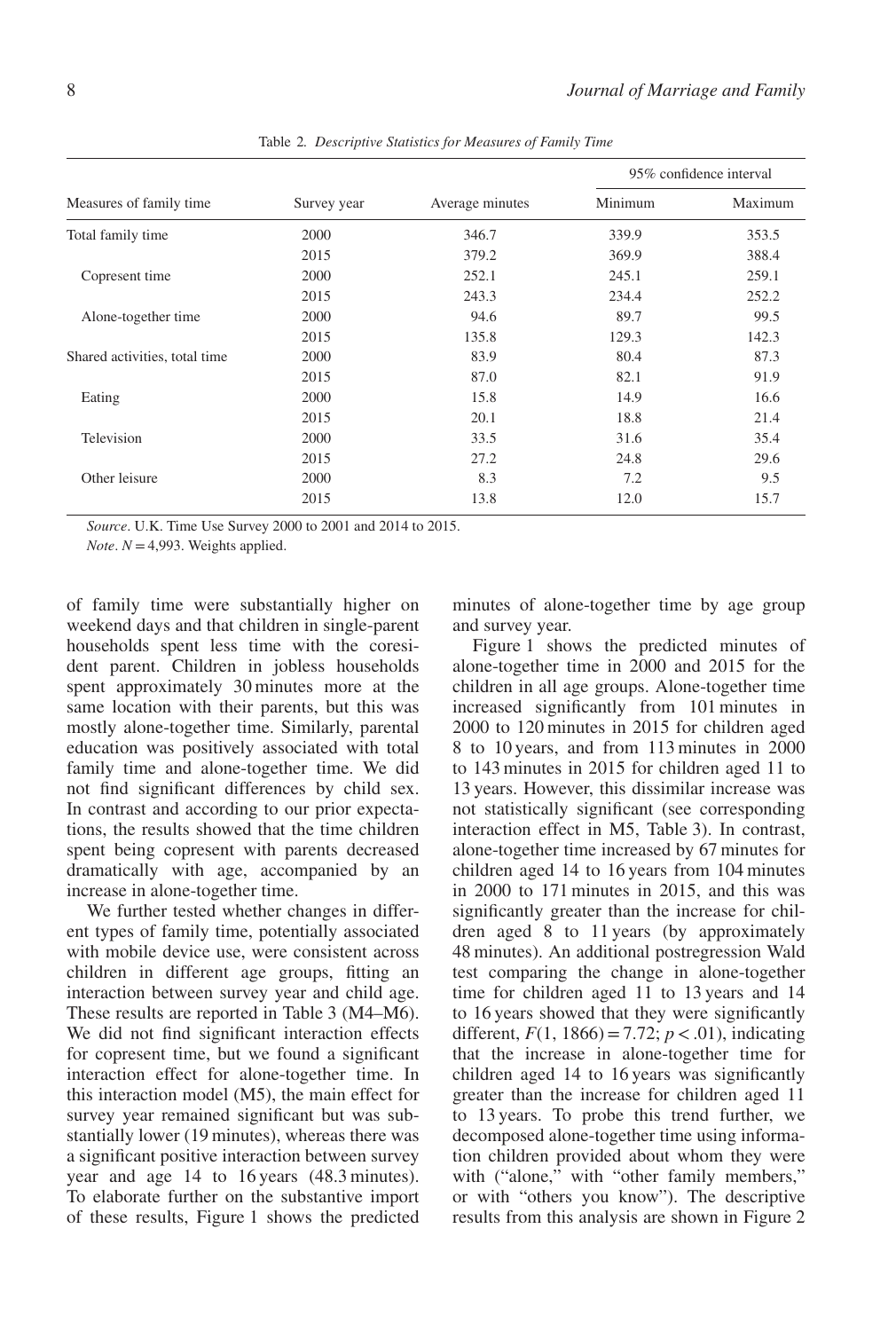|                                                              |                                 | Models $1-3$ , Without<br>Survey $\times$ Age interactions |                                 | Models 4–6, with<br>Survey $\times$ Age interactions |                               |                                 |
|--------------------------------------------------------------|---------------------------------|------------------------------------------------------------|---------------------------------|------------------------------------------------------|-------------------------------|---------------------------------|
| Independent variables                                        | Model 1<br>Copresent<br>time    | Model 2<br>Alone-<br>together                              | Model 3<br>Total<br>family time | Model 4<br>Copresent<br>time                         | Model 5<br>Alone-<br>together | Model 6<br>Total<br>family time |
| 2015 (ref. 2000)                                             | $-7.6$                          | $38.4***$                                                  | $30.9***$                       | 6.2                                                  | $19.0*$                       | $25.2^*$                        |
| $11-13$ years (ref. 8-10 years)                              | $-55.7***$                      | $16.1***$                                                  | $-39.5***$                      | $-50.0***$                                           | 12.3                          | $-37.7***$                      |
| $14-16$ years (ref. $8-10$ years)                            | $-116.6***$                     | $21.4***$                                                  | $-95.1***$                      | $-107.1***$                                          | 3.2                           | $-103.9***$                     |
| $2015 \times 11 - 13$ years (ref. 2000, 8-10 years)          | $\hspace{0.1mm}-\hspace{0.1mm}$ |                                                            |                                 | $-16.5$                                              | 11.3                          | $-5.2$                          |
| $2015 \times 14 - 16$ years (ref. 2000, 8-10 years)          | $\overline{\phantom{0}}$        |                                                            |                                 | $-25.5$                                              | $48.3***$                     | 22.8                            |
| Girl (ref. boy)                                              | $-5.9$                          | $-6.1$                                                     | $-12.0$ <sup>*</sup>            | $-5.4$                                               | $-6.7$                        | $-12.1$ <sup>*</sup>            |
| Jobless household (ref. one or both parents in<br>paid work) | 5.3                             | $28.0***$                                                  | $33.3***$                       | 5.2                                                  | $29.1***$                     | $34.2***$                       |
| Parent has degree (ref. neither parent has a<br>degree)      | 6.5                             | $14.1*$                                                    | $20.6***$                       | 5.9                                                  | $15.5^*$                      | $21.4***$                       |
| Number of children 0–16 years (centered)                     | $-5.6$                          | $6.7^*$                                                    | 1.1                             | $-5.7$                                               | $6.9***$                      | 1.3                             |
| Lone-parent household (ref. two-parent<br>household)         | $-66.3***$                      | $-26.2***$                                                 | $-92.5***$                      | $-66.3***$                                           | $-26.4***$                    | $-92.7***$                      |
| Weekend (ref. weekday)                                       | $104.0^\mathrm{***}$            | $40.8***$                                                  | $144.8***$                      | $104.0^\mathrm{***}$                                 | $40.8***$                     | $144.8^{\ast\ast\ast}$          |
| Intercept                                                    | $298.3***$                      | $77.4***$                                                  | $375.8***$                      | $293.6***$                                           | $83.9***$                     | $377.5***$                      |
| Adjusted $R^2$                                               | 0.13                            | 0.05                                                       | 0.20                            | 0.13                                                 | 0.05                          | 0.20                            |
|                                                              |                                 |                                                            |                                 |                                                      |                               |                                 |

Table 3*. Ordinary Least Squares Estimates for Measures of Family Time: Copresent Time, Alone-Together Time, and Total Family Time, Minutes per Day*

*Source*. U.K. Time Use Survey 2000 to 2001 and 2014 to 2015.

*Note*.  $N = 4,993$ . Robust cluster standard errors adjust for multiple observations per person. ref. = reference. \**p<*.05. \*\**p<*.01. \*\*\**p<*.001.

Figure 1. Predicted Minutes per Day Alone-together by Child Age Groups and Survey Year.



(complete regression results are available on request).

The time children reported being "alone" when at the same location as their parents increased significantly for all children between 2000 and 2015 (Figure 2). However, increases for children aged 11 to 13 years (59 minutes) and for children aged 14 to 16 years (76 minutes) were greater than for children aged 8 to 10 years (35 minutes). The difference in the change for children aged 11 to 13 years and 14 to 16 years (17 minutes) was only marginally statistically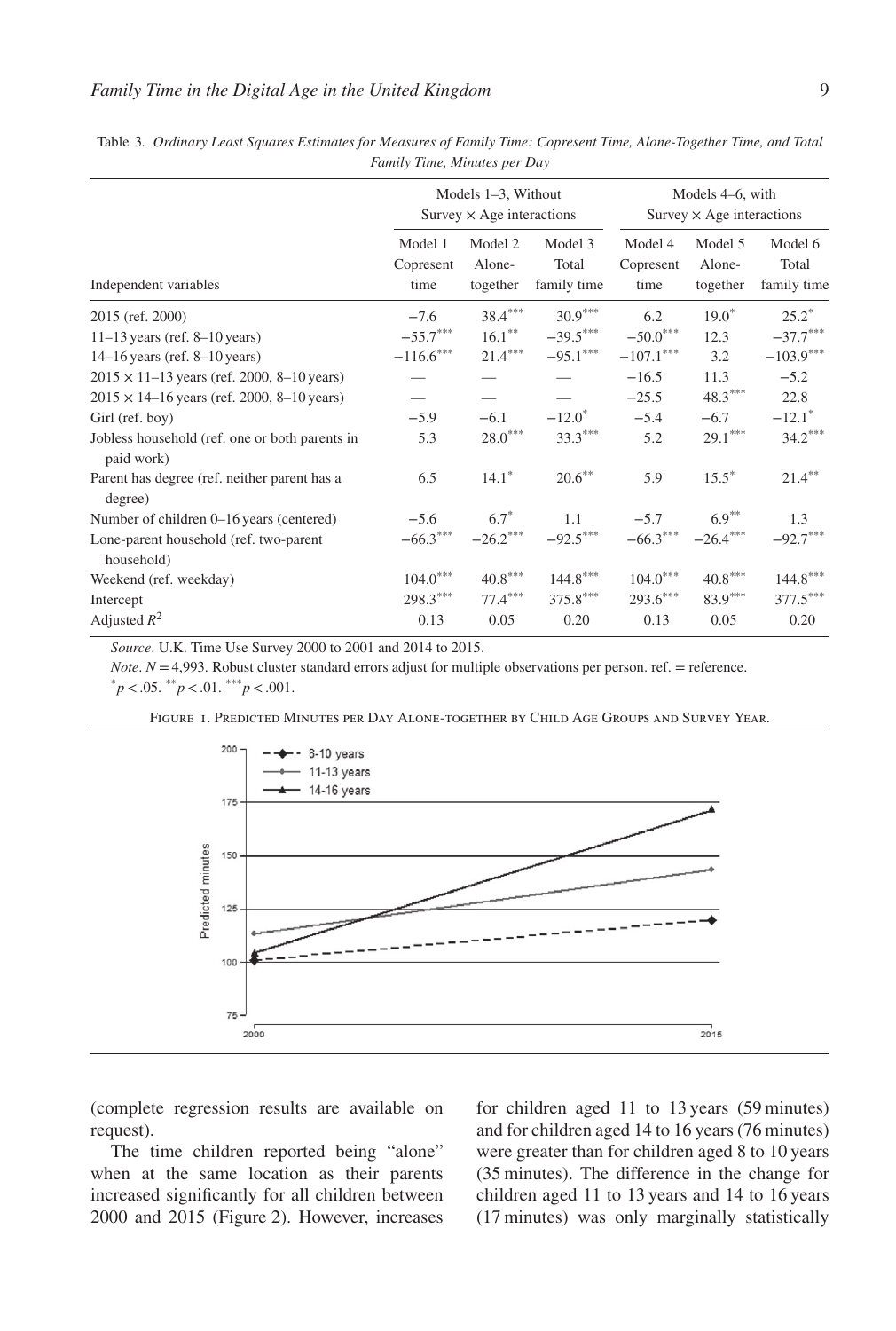Figure 2. Predicted Minutes per Day Child is Alone, With Other Family Members, or With Others They Know during Alone-together Time by Child Age Groups and Survey Year.



significant,  $F(1, 1866) = 3.21$ ;  $p = .07$ . Time with other family members (e.g., siblings) did not change for children in the youngest or oldest age groups, but it decreased by 13.5 minutes for children aged 11 to 13 years. At the same time, the time children spent with others they know (e.g., friends) significantly decreased in all age groups.

We now turn to the regression results for time in shared family activities, reported in Table 4. The results showed that the total time family members spent doing activities together did not change significantly between 2000 and 2015. With regard to our activities of interest, we found increases in eating (4.2 minutes) and other leisure activities (5.5 minutes), and a decrease in television viewing (−4.1 minutes). This suggested that, despite ongoing concerns about the influence of mobile device use on family life, the amount of time families with children aged 8 to 16 years in the United Kingdom spend on shared activities has remained overall largely unchanged.

There is no prior research on changes in time in shared activities, so the results for our control variables provided some valuable insights in this regard. Table 4 shows that time in shared family activities decreased with age and that there were no gender differences. There were

no differences in shared activities by household employment status or parental education either. However, children with a parent with a degree spent less time in shared television and more time in shared eating. Time in shared activities was negatively associated with the number of children in the family, perhaps reflecting difficulties of larger families to coordinate shared activities. As with other measures of family time, time in shared activities was lower in lone-parent families and higher on weekends.

## *Family Time and Mobile Device Use*

We now proceed to the analysis of the time children and parents spend using mobile devices using data collected in UKTUS 2015. Table 5 provides a descriptive analysis of the average minutes per day children and parents, individually and combined, spent using digital devices by different types of family time. To assess the relative concentration of time using devices during different aspects of family time, the first column of Table 5 reports the average time for each measure of family time in total.

Table 5 shows that, in 2015, children were using a mobile device during 87 minutes of total family time, which represents about one fifth of this time. This was split almost equally between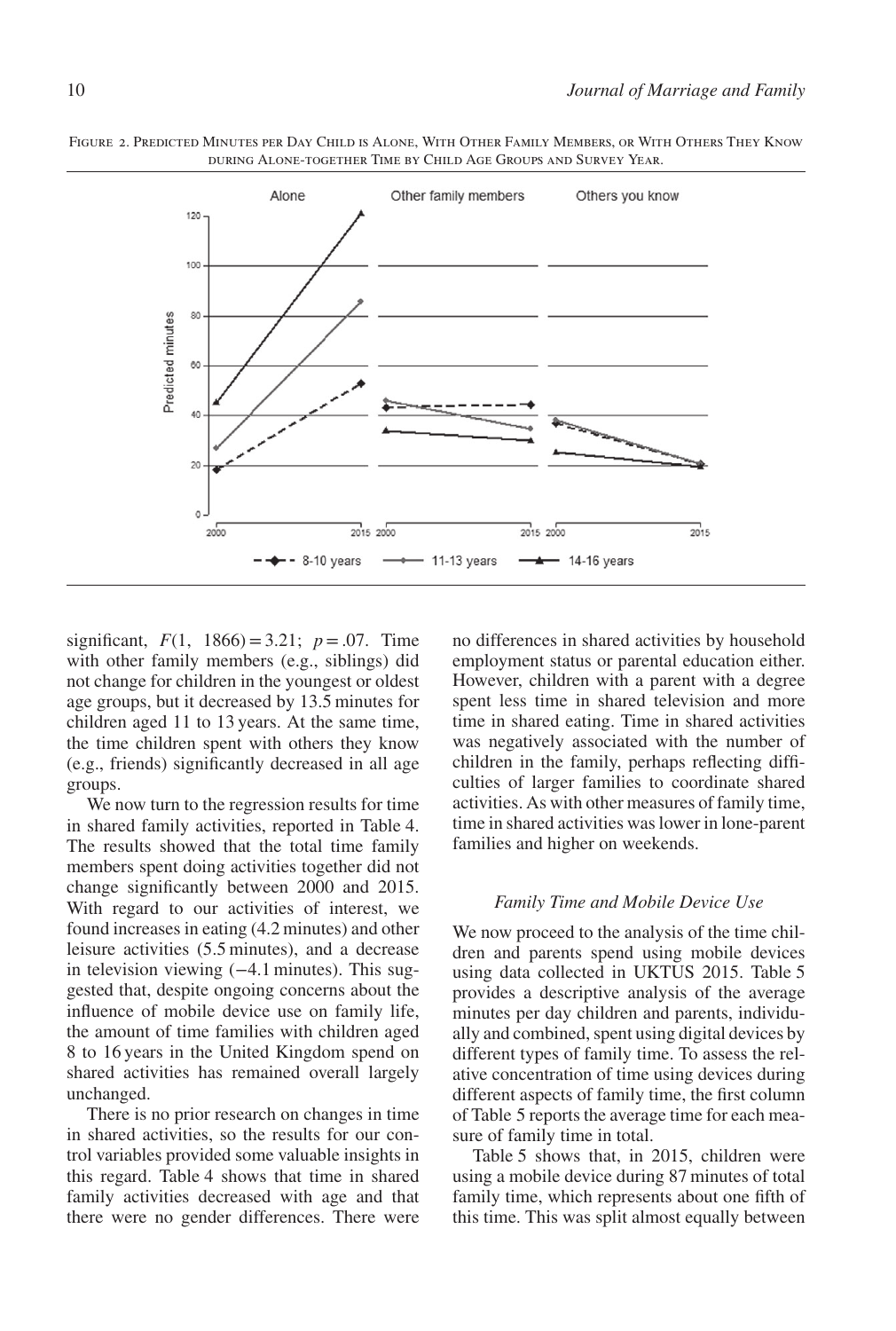| Independent variables                                     | Total time in<br>shared activities | Shared time<br>eating | Shared time<br>television viewing in other leisure | Shared time |
|-----------------------------------------------------------|------------------------------------|-----------------------|----------------------------------------------------|-------------|
| 2015 (ref. 2000)                                          | 6.4                                | $4.2***$              | $-4.1$ <sup>*</sup>                                | $5.5***$    |
| $11-13$ years (ref. 8-10 years)                           | $-19.0***$                         | $-4.9***$             | 1.4                                                | $-2.9$      |
| $14-16$ years (ref. $8-10$ years)                         | $-32.6***$                         | $-6.3***$             | 0.6                                                | $-8.3***$   |
| Girl (ref. boy)                                           | 3.5                                | $-0.8$                | $-0.2$                                             | 0.1         |
| Jobless household (ref. one or both parents in paid work) | 3.0                                | $2.5^*$               | 4.4                                                | 1.4         |
| Parent has degree (ref. neither parent has a degree)      | 3.1                                | $5.4***$              | $-9.0***$                                          | 0.4         |
| Number of children 0–16 years (centered)                  | $-7.1***$                          | $-1.6***$             | $-2.2^*$                                           | $-1.5^*$    |
| Lone-parent household (ref. two-parent household)         | $-38.1***$                         | $-8.2***$             | $-14.3***$                                         | $-6.1***$   |
| Weekend (ref. weekday)                                    | $44.7***$                          | $79***$               | $11.6***$                                          | $12.7***$   |
| Intercept                                                 | $93.8***$                          | $17.9***$             | $33.6***$                                          | $9.8***$    |
| Adjusted $R^2$                                            | 0.09                               | 0.07                  | 0.03                                               | 0.04        |

Table 4*. Ordinary Least Squares Estimates for Shared Activity Measures: Total Time in Shared Activities, Total Shared Time Eating, Total Time Television Viewing, and Total Time in Other Leisure Activities, Minutes per Day*

*Source*. U.K. Time Use Survey 2000 to 2001 and 2014 to 2015.

*Note*.  $N = 4,993$ . Robust cluster standard errors adjust for multiple observations per person. ref. = reference.  $p < .05.$  \*\*\**p* < .001.

Table 5*. Mean Mobile Device Use During Different Types of Family Time, Children and Parents, Minutes per Day*

| Measures of family time. | Total | Child using device | Parent using device | Child or parent using device |
|--------------------------|-------|--------------------|---------------------|------------------------------|
| Total family time        | 381.7 | 87.2               | 83.4                | 145.7                        |
| Copresent time           | 245.1 | 43.5               | 48.7                | 80.7                         |
| Alone-together time      | 136.5 | 43.7               | 34.7                | 65.0                         |
| Shared activities        |       |                    |                     |                              |
| All shared activities    | 88.1  | 11.2               | 16.9                | 24.5                         |
| Eating                   | 20.3  | 1.5                | 3.1                 | 4.2                          |
| Television viewing       | 27.6  | 5.2                | 6.9                 | 10.5                         |
| Other leisure            | 14.1  | 2.1                | 2.8                 | 3.9                          |

*Source*. U.K. Time Use Survey 2014 to 2015.

*Note*.  $N = 1,775$ . Weights applied.

copresent (43.5 minutes) and alone-together time (43.7 minutes). However, children spent proportionally more time using devices during alone-together time (32%) than during copresent time (18%). Table 5 also shows that parents had a similar average of device use across total family time (83.4 minutes), whereas the average time either children or parents used a device during total family time was 145.7 minutes (38% of total family time). Similarly, parental device use was more concentrated during alone-together time, with either parents or children spending approximately half (48%) of this time using a mobile device compared with around one third of all copresent time.

Both children and parents used devices when engaging in shared activities, although this was marginally higher among parents than children

(Table 5). Overall, during time in shared activities, children spent about 11 minutes using a device (13% of the total), whereas parents spent 16.9 minutes (19% of the total). This difference was particularly stark when examining family meals. Bearing in mind that the absolute amounts were small (3.1 and 1.5 minutes respectively), in relative terms parents reported using a device for 15% of all time in shared eating compared to 7% for children. Device use was mostly concentrated during television viewing, with either parents or children reporting using a device for close to 40% of this time.

To further understand the relationship between device use and family time, we estimated models of family time (time copresent, alone-together time, and total time in shared activities) distinguishing between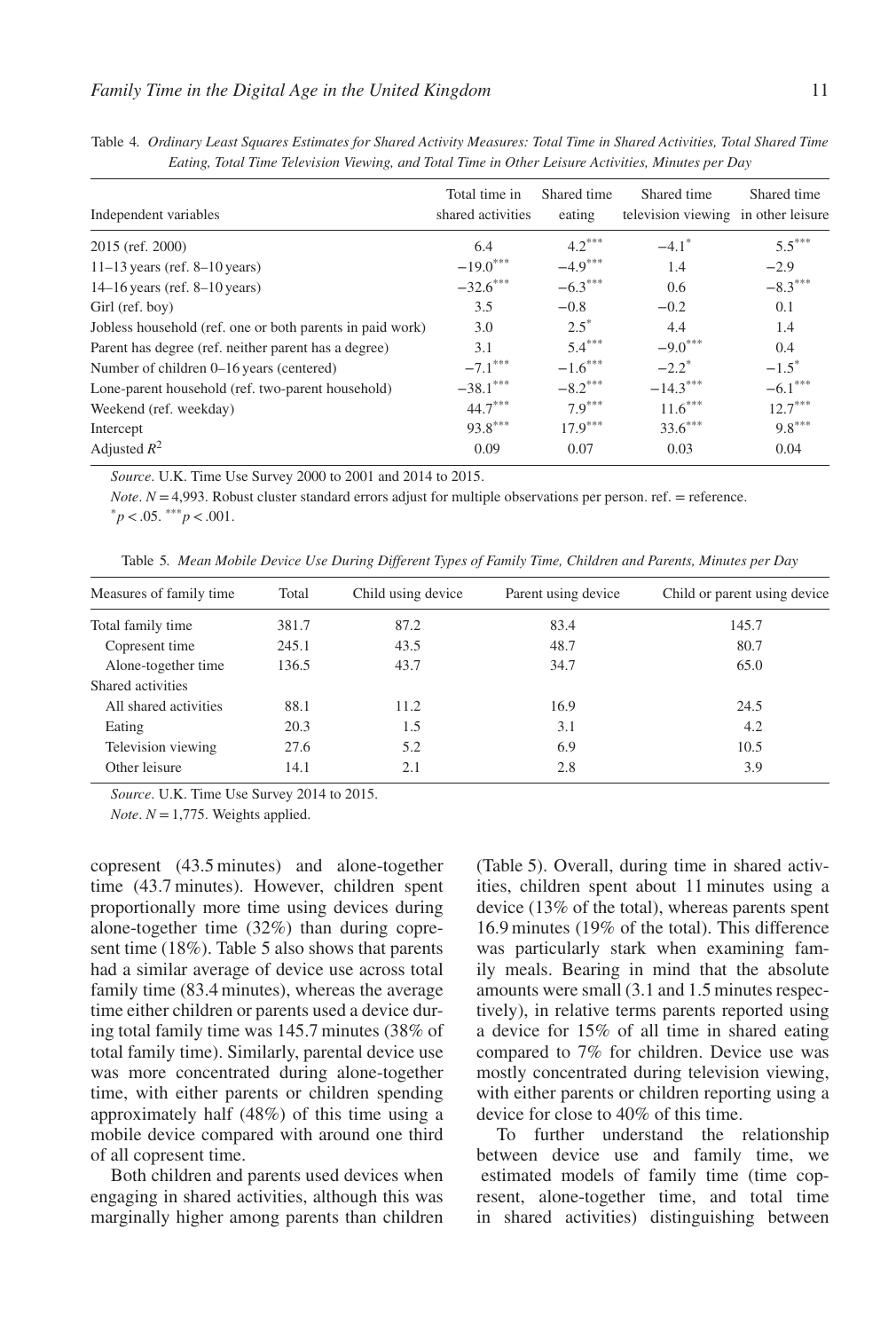time when children reported using a mobile device and time when they did not. Table 6 demonstrates the results of these models.

Table 3 earlier showed that copresent time was negatively associated with age. Table 6 shows that, in 2015, copresent time was overwhelmingly concentrated in time when children were not using a device. In fact, time using a device during copresent time increased with age, being significantly higher for children aged 14 to 16 years compared with children aged 8 to 10 years. In other words, older children spent less time copresent with their parents, although more of their remaining time copresent with parents co-occurred with time they spent using devices. Turning to the results from the models of alone-together time, these showed that the positive effect associated with children's age was entirely concentrated in time when children were using devices. The results were particularly striking for children aged 14 to 16, as nearly all of the increase in alone-together time was concentrated in time when they were using devices. The results for time in shared activities were substantively similar to those for overall time copresent with parents. We also estimated models for measures of family time when parents reported using devices or did not. The results (available upon request) showed that the effects of child age groups for each aspect of family time were similar irrespective of whether a parent reported using a device or not.

## Discussion and Concluding Remarks

The past decade has witnessed increasing concerns surrounding the impact of the diffusion of Internet-enabled mobile devices on individual and family well-being (Gergen, 2002; Palmer, 2015; Turkle, 2011; Twenge, 2017). However, nationally representative research on the impact of mobile device use within the family context remains scarce. This article sought to rectify this by providing novel evidence from time-use surveys on the ways family time has changed during a period of unprecedented technological change in the United Kingdom. Grounded in theoretical perspectives on the influence of recent technological change on family life, we developed a rich set of family time measures capturing different degrees of togetherness and interaction of children and parents. This allowed us to move beyond existing time-diary analyses on family time trends that do not sufficiently capture aspects of family time most likely influenced by mobile devices (Genadek et al., 2016; Neilson & Stanfors, 2017; Sandberg & Hofferth, 2001). In addition to this, we produced a novel account of the embedding of mobile device technology on different types of family time and activities in 2015, complementing existing qualitative studies on the same topic (Bond, 2014; Clark, 2013; Ling, 2012). An additional contribution of our work is that, by centering our analytical approach on children's diary reports, we were able to include both two-parent and lone-parent families in our analysis of family time trends.

Our results show an increase in the time children and parents spent together at the same location. We found that this increase was overwhelmingly composed of more time spent at home, which is consistent with earlier theoretical accounts and empirical evidence around the potential of technology to enhance the home environment and bring family members together (Daly, 1996; Ogburn & Nimkoff, 1955; Rainie & Wellman, 2012). These results provide further support for the argument that changes in mobile technologies have led to children and young people increasingly spending time at home (Twenge, 2017). These findings also broadly align with recent time-diary research showing increases in the time parents are copresent with children (Genadek et al., 2016, Neilson & Stanfors, 2017). However, decomposing this time showed that this increase did not stem from an increase of copresent time, that is, time of closer interaction of family members. In fact, we found that copresent time has remained constant between 2000 and 2015, whereas alone-together time has significantly increased. Our finding that children explicitly reported being "alone" during alone-together time sheds further light into the nature of this type of time, whereas our finding that device use was also disproportionately concentrated within alone-together time strengthens our claim about an association with recent technological change.

Our analysis also showed that the increase of alone-together time was overwhelmingly concentrated among children aged 14 to 16 years. We might interpret this as supporting evidence of a causal relationship of mobile device use with alone-together time, considering that children's use of these technologies increases with age (Mullan, 2017). However, we note that middle and late adolescence also constitute a developmental stage whereby children become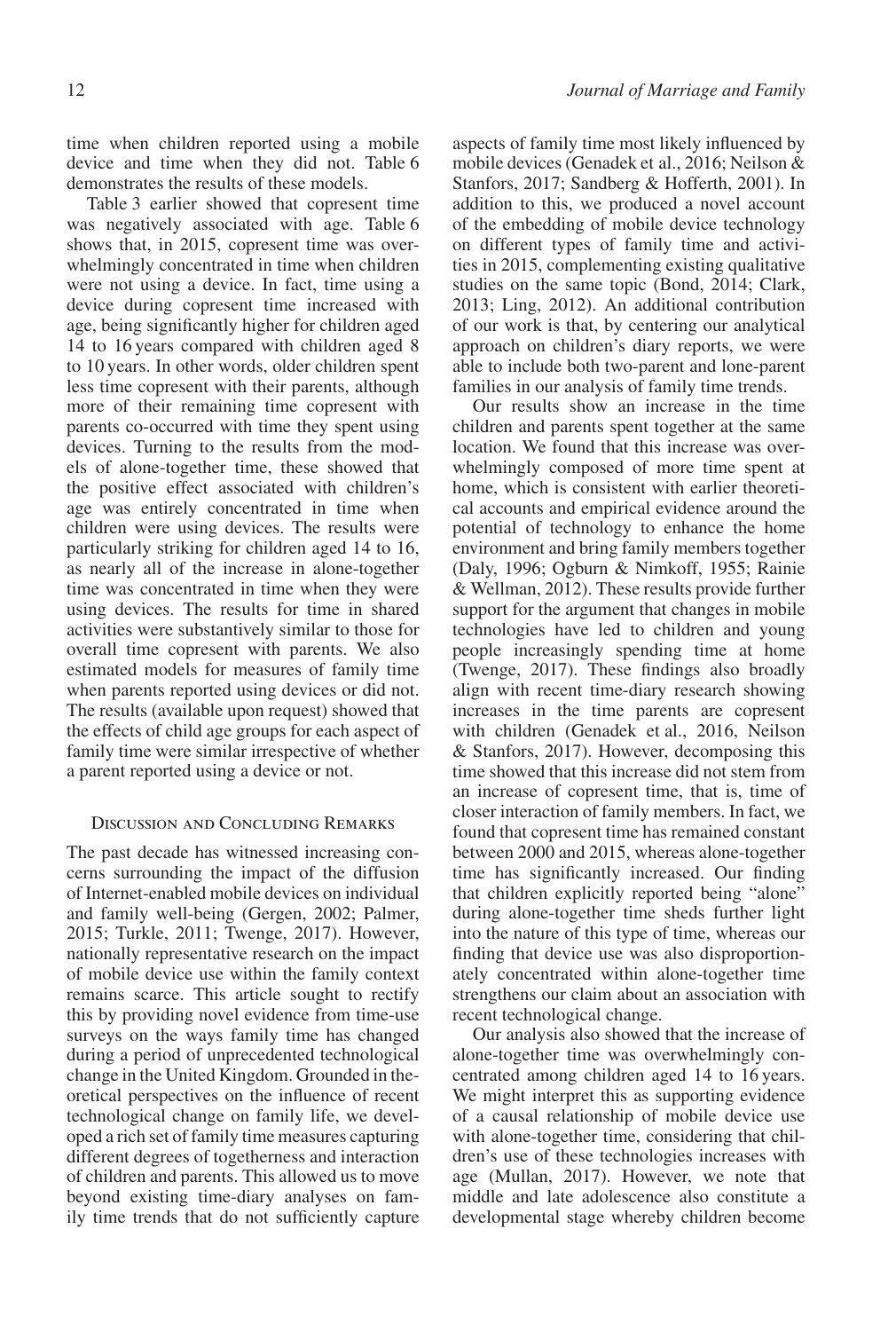|                                                           | Copresent time,<br>child using device |           | Alone-together time,<br>child using device |            | Shared activities,<br>child using device |          |
|-----------------------------------------------------------|---------------------------------------|-----------|--------------------------------------------|------------|------------------------------------------|----------|
| Independent variables                                     | N <sub>0</sub>                        | Yes       | N <sub>0</sub>                             | Yes        | N0                                       | Yes      |
| $11-13$ years (ref. 8-10 years)                           | $-78.0***$                            | $10.8^*$  | 10.9                                       | $16.1***$  | $-29.3***$                               | $4.6*$   |
| $14-16$ years (ref. $8-10$ years)                         | $-148.6$ ***                          | $16.6***$ | 5.1                                        | $44.4***$  | $-55.8***$                               | $8.6***$ |
| Girl (ref. boy)                                           | $-2.0$                                | $-10.7^*$ | 1.0                                        | $-14.4***$ | $-1.7$                                   | $-1.3$   |
| Jobless household (ref. one or both parents in paid work) | $-1.5$                                | $-2.5$    | 16.3                                       | 11.2       | 2.4                                      | $-4.1$   |
| Parent has degree (ref. neither parent has a degree)      | 3.5                                   | $-7.9$    | 6.8                                        | $-3.4$     | 0.7                                      | $-1.4$   |
| Number of children 0–16 years (centered)                  | 6.2                                   | $-5.7^*$  | $7.5^*$                                    | $-5.8^*$   | $-4.3$                                   | $-1.8$   |
| Lone-parent household (ref. two-parent household)         | $-59.3***$                            | $-1.2$    | $-15.0^*$                                  | $-7.7$     | $-36.9***$                               | $-2.3$   |
| Weekend (ref. weekday)                                    | $88.0***$                             | $14.2***$ | $27.3***$                                  | $17.4***$  | $49.9***$                                | $6.2***$ |
| Intercept                                                 | $269.0***$                            | $40.3***$ | $80.1***$                                  | $27.8***$  | $100.7***$                               | $7.1***$ |
| Adjusted $R^2$                                            | 0.20                                  | 0.02      | 0.02                                       | 0.07       | 0.13                                     | 0.02     |

Table 6*. Coefficients From Models of Family Time With and Without Device Use in 2015, Minutes per Day*

*Source*. U.K. Time Use Survey 2014 to 2015.

*Note*.  $N = 1,775$ . Reference category is children aged 8–10 years. ref. = reference.

\**p<*.05. \*\**p<*.01. \*\*\**p<*.001.

more autonomous, spending less time with their parents and more time with their friends (Steinberg, 2002). Our results show that, in the case of Britain, older children are increasingly carving out "alone" time while being at the same location with their parents. In relation to this, we also note persistent concerns about safety outside the home in the United Kingdom (Shaw et al., 2013) that may be contributing to these increases in time children are at home with their parents in tandem with alone-together time within the home. It is unclear, therefore, whether adolescents are increasingly "kept" at home due to safety concerns or whether technological change and the entertainment and communication opportunities it provides have been driving these trends.

Although the results around alone-together time provide evidence of change in family time in the United Kingdom in the past decade, our data also show evidence of stability in other dimensions of family time. In addition to the abovementioned lack of change in copresent time, we also find little evidence of change in the total time children and parents spent doing shared activities. In accordance with existing research on changing television viewing practices (Ofcom, 2015), our data suggest that shared television viewing somewhat decreased in the past 15 years in the United Kingdom. This may be partly driven by the decrease of television viewing among children (Mullan, 2017). However, small increases in family meals and other shared leisure activities offset the decrease in television viewing, and the total time children and parents spent doing shared activities remained unchanged. These findings accord with sociological accounts about parents valorizing and protecting some key daily family practices (Daly, 2001), which appear unaffected by technological change. They also highlight how increases in the time parents report being copresent with children found in previous research (Genadek et al., 2016, Neilson & Stanfors, 2017) might not necessarily entail more "quality" time in shared activities.

Decomposing time at the same location into copresent and alone-together time allowed us to shed light into the changes in the nature of family time, which was further complemented by the examination of data on mobile device use in 2015. Corroborating qualitative studies, this part of our analysis showed that device use overlaps with all types of family time, including alone-together time and time of closer interactions such as shared activities. We have already noted that the disproportionate overlap with alone-together time shows how device use lends itself to relatively individualized time. Overlaps with time copresent and time in shared activities point to a further set of issues encapsulated in various theoretical arguments around states of absent presence (Gergen, 2002) and alone-together (Turkle, 2011), whereby mobile devices are argued to distract people's attention during different types of family time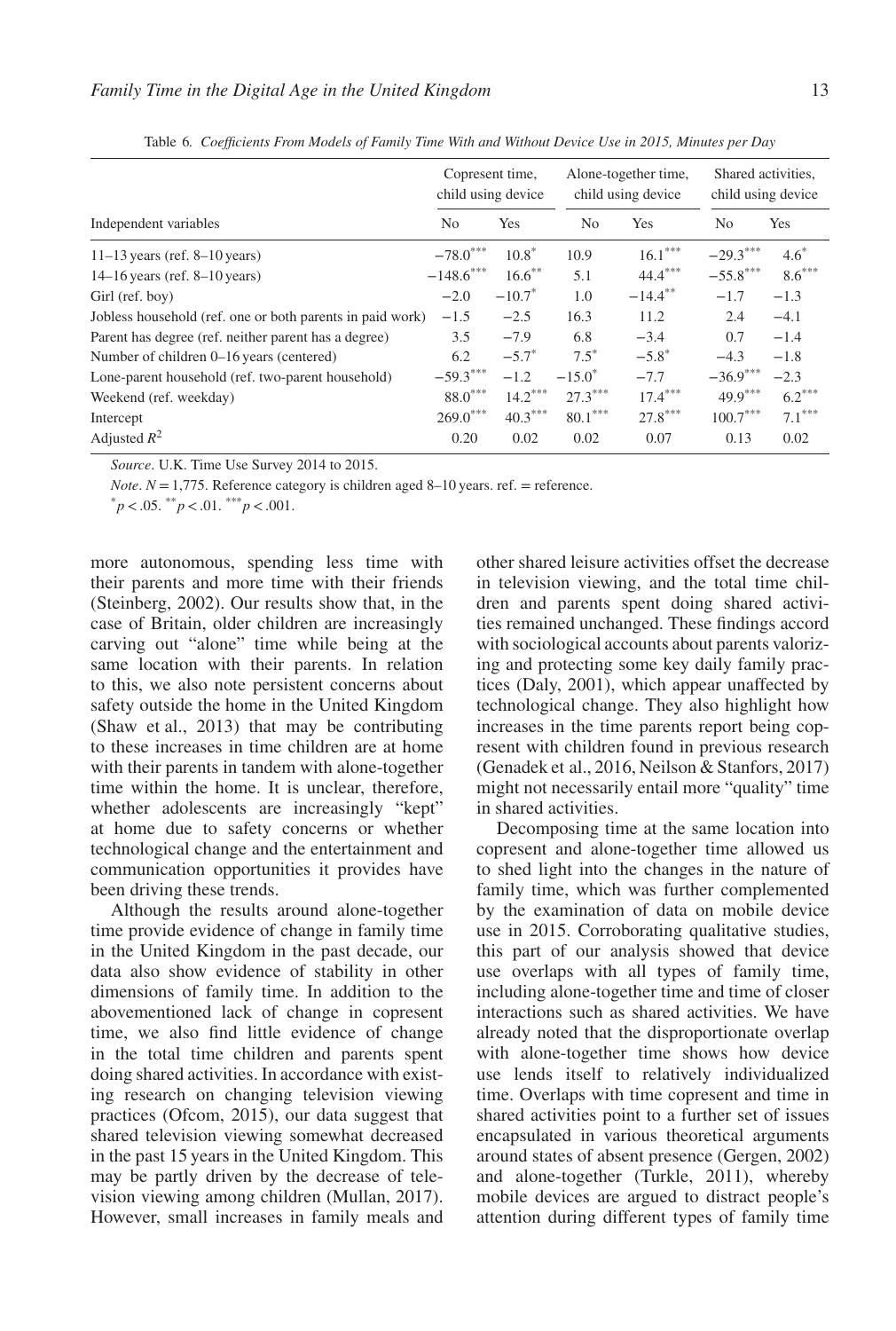and activities. This is another dimension of alone-together time, which has attracted most attention recently, and is particularly tied to mobile device use.

The use of devices when copresent and in shared activities has implications for the quality and overall experience of family time and may even explain parents' perceptions of decreasing family cohesion and decreased time together with children, as reported in earlier studies (Mesch, 2006; Williams & Merten, 2011). Indeed, research has established that the use of mobile devices significantly decreases the quality of face-to-face interactions (Kildare & Middlemiss, 2017; Misra et al., 2016; Przybylski & Weinstein, 2013; Thornton et al., 2014).

Our findings provide a first indication of an upper limit on the amount of family time that might be "contaminated" or in some way eroded by device use. It is an open question as to whether this is "too much" or whether it represents a substantial negation of the quality of family time. Although not addressing this question, our results offer a kind of baseline assessment of the extent to which device use overlaps with different types of family time, which should be monitored over time and that can be compared across different countries. We hasten to add that it is not the only indicator and that it should be supplemented with other indicators. However, we argue that knowing broadly how much time is "affected" by mobile device use nonetheless provides useful perspective for debates in this area.

We note that our analysis presents a number of limitations, particularly in relation to gauging whether mobile devices are affecting experiences of family time. First, time-diary data do not provide any information about the content of device use, and we are therefore not able to say whether mobile device use is interrupting or complementing family interactions. In a similar manner, we note that mobile device use has been shown to aid children and young people in forming networks and maintaining friendships outside the home (Bond, 2014; Clark, 2013). This is an important note to make as it suggests that mobile device use may be a positive influence for some relationships at the expense of others. Second, although time-diary data allow us to construct a wide range of objective measures of family time and activities, we did not have information on subjective experiences of time in UKTUS 2000. This would enable us to examine subjective feelings during different types of family time including alone-together time. Enjoyment data from UKTUS 2015 could be employed to better understand the associations of mobile device use with subjective experiences of family time of children and parents. Third, similar to earlier research on family time, we abstracted from possible differences between children's time with mothers, fathers, or with both. Although our aim was to provide a broad picture in trends on different types of family time, future research could delve further into these differences to better understand the ways different family relationships and family practices are affected by mobile device use.

Notwithstanding these limitations, this article sheds light on changes in different aspects of family time and on the extent to which mobile devices are now embedded in the time parents and children spend together. In understanding the influence of mobile devices on family time, it is necessary to consider the spatial and interactional dimensions of family life. In doing so we have demonstrated that a simple one-dimensional view of family time is insufficient for understanding the potential influence of mobile devices and that relatively recent concerns about technological changes possibly eroding family interactions cannot easily be separated from a long-standing tension surrounding the influence of technology as bringing family members together while keeping them apart. Our findings suggest moving beyond a sole concern with the amount of time children (and parents) spend using mobile devices, drawing attention to a critical intersection between family time, mobile device use, and adolescent development.

### **NOTE**

This research was based on the United Kingdom 2000 to 2001 Time Use Survey, produced by the Office for National Statistics and IPSOS-RLS, and the 2014–2015 Time Use Survey, produced by the National Centre for Social Research and the Northern Ireland Statistics and Research Agency on behalf of the University of Oxford. Data are Crown Copyright and were supplied by the U.K. Data Service, which bears no responsibility for any of the analyses and interpretations presented in this article. Killian Mullan's contribution was supported by the Economic and Social Research Council (ES/L011662/1) and by the Euopean Research Council (Project 339703).

#### References

Blair-Loy, M. (2009). Work without end? Scheduling flexibility and work-to-family conflict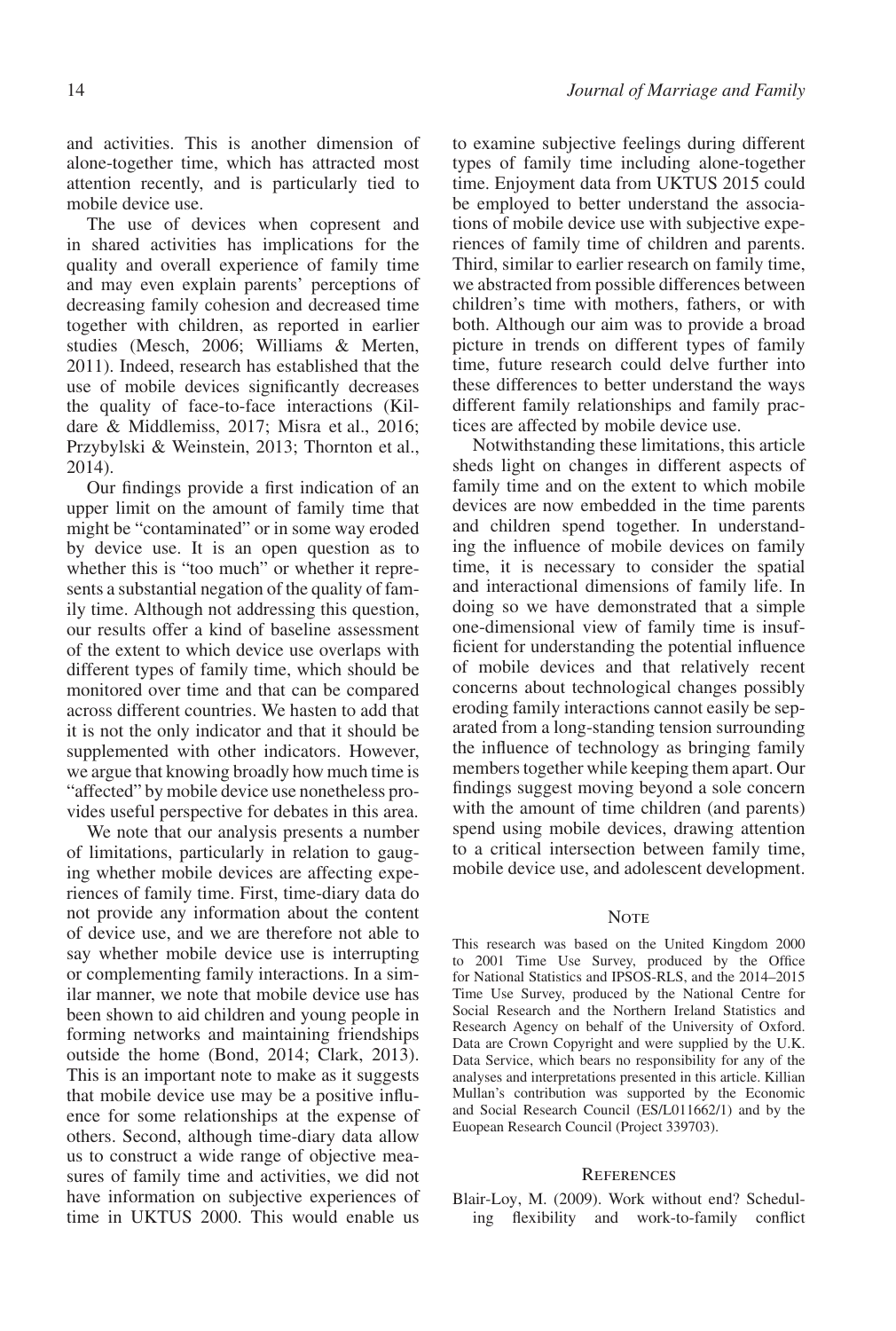among stockbrokers. *Work and Occupations*, *36*(4), 279–317. [https://doi.org/10.1177/](https://doi.org/10.1177/0730888409343912) [0730888409343912](https://doi.org/10.1177/0730888409343912)

- Bond, E. (2014). *Childhood, mobile technologies and everyday experiences: Changing technologies*= *changing childhoods?* Hampshire, England: Palgrave Macmillan.
- Carvalho, J., Francisco, R., & Relvas, A. P. (2015). Family functioning and information and communication technologies: How do they relate? A literature review. *Computers in Human Behavior*, *45*, 99–108. [https://doi.org/10.1016/j.chb.2014.11](https://doi.org/10.1016/j.chb.2014.11.037) [.037](https://doi.org/10.1016/j.chb.2014.11.037)
- Chatzitheochari, S., & Arber, S. (2012). Gender, class, and time poverty: A time-use analysis of British workers' free time resources. *British Journal of Sociology*, *63*(3), 451–471. [https://doi.org/](https://doi.org/10.1111/j.1468-4446.2012.01419.x) [10.1111/j.1468-4446.2012.01419.x](https://doi.org/10.1111/j.1468-4446.2012.01419.x)
- Chesley, N. (2005). Blurring boundaries? Linking technology use, spillover, individual distress, and family satisfaction. *Journal of Marriage and Family*, *67*(5), 1237–1248. [https://doi.org/10.1111/j](https://doi.org/10.1111/j.1741-3737.2005.00213.x) [.1741-3737.2005.00213.x](https://doi.org/10.1111/j.1741-3737.2005.00213.x)
- Chesley, N., & Fox, B. (2012). E-mail's use and perceived effect on family relationship quality: Variations by gender and race/ethnicity. *Sociological Focus*, *45*(1), 63–84. [https://doi.org/10.1080/](https://doi.org/10.1080/00380237.2012.630906) [00380237.2012.630906](https://doi.org/10.1080/00380237.2012.630906)
- Christensen, P., James, A., & Jenks, C. (2000). Home and movement: Children constructing "family time.". In S. L. Holloway & G. Valentine (Eds.), *Children's geographies: Playing, living, learning*. (pp.139–155). London: Routledge.
- Clark, L. S. (2013). *The parent app: Understanding families in the digital age*. New York: Oxford University Press.
- Crosnoe, R., & Trinitapoli, J. (2008). Shared family activities and the transition from childhood into adolescence. *Journal of Research on Adolescence*, *18*(1), 23–48. [https://doi.org/10.1111/j.1532-7795](https://doi.org/10.1111/j.1532-7795.2008.00549.x) [.2008.00549.x](https://doi.org/10.1111/j.1532-7795.2008.00549.x)
- Daly, K. J. (1996). *Families & time: Keeping pace in a hurried culture* (Vol. *7*). Thousand Oaks, CA: Sage.
- Daly, K. J. (2001). Deconstructing family time: From ideology to lived experience. *Journal of Marriage and Family*, *63*(2), 283–294. [https://doi.org/](https://doi.org/10.1111/j.1741-3737.2001.00283.x) [10.1111/j.1741-3737.2001.00283.x](https://doi.org/10.1111/j.1741-3737.2001.00283.x)
- Genadek, K. R., Flood, S. M., & Roman, J. G. (2016). Trends in spouses' shared time in the United States, 1965–2012. *Demography*, *53*(6), 1801–1820. [https://doi.org/10.1007/s13524-016-](https://doi.org/10.1007/s13524-016-0512-8) [0512-8](https://doi.org/10.1007/s13524-016-0512-8)
- Gergen, K. J. (2002). The challenge of absent presence. In J. E. Katz & M. A. Aakhus (Eds.), *Perpetual contact: Mobile communication, private talk, public performance* (pp. 227–241). Cambridge, UK: Cambridge University Press.
- Gershuny, J., & Sullivan, O. (2017). *United Kingdom Time Use Survey 2014–2015*. [Data collection]. UK Data Service SN: 8128. Retrieved from [https://](https://discover.ukdataservice.ac.uk/doi?sn=8128#1) [discover.ukdataservice.ac.uk/doi?sn=8128#1](https://discover.ukdataservice.ac.uk/doi?sn=8128#1)
- Hampton, K. N. (2017). Studying the digital: Directions and challenges for digital methods. *Annual Review of Sociology*, *43*(1), 167–188. [https://doi](https://doi.org/10.1146/annurev-soc-060116-053505) [.org/10.1146/annurev-soc-060116-053505](https://doi.org/10.1146/annurev-soc-060116-053505)
- Holz, C., Bentley, F., Church, K., & Patel, M. (2015). "I'm just on my phone and they're watching TV": Quantifying mobile device use while watching television. In B. Ploderer, M. Carter, M. Gibbs, W. Smith, & F. Vetere (Eds), *Proceedings of the ACM International Conference on Interactive Experiences for TV and Online Video* (pp. 93–102). New York: ACM. [https://doi.org/10.1145/2745197](https://doi.org/10.1145/2745197.2745210) [.2745210](https://doi.org/10.1145/2745197.2745210)
- Ipsos-RSL, Office for National Statistics. (2003). *The United Kingdom 2000 Time Use Survey* [Data collection] (3rd ed.). Colchester, Essex: UK Data Service. [http://doi.org/10.5255/UKDA-SN-4504-](http://doi.org/10.5255/UKDA-SN-4504-1) [1](http://doi.org/10.5255/UKDA-SN-4504-1)
- Kennedy, T. L., & Wellman, B. (2007). The networked household. *Information, Communication & Society*, *10*(5), 645–670. [https://doi.org/10](https://doi.org/10.1080/13691180701658012) [.1080/13691180701658012](https://doi.org/10.1080/13691180701658012)
- Kildare, C. A., & Middlemiss, W. (2017). Impact of parents mobile device use on parent-child interaction: A literature review. *Computers in Human Behavior*, *75*, 579–593. [https://doi.org/10.1016/j](https://doi.org/10.1016/j.chb.2017.06.003) [.chb.2017.06.003](https://doi.org/10.1016/j.chb.2017.06.003)
- Lam, C. B., McHale, S. M., & Crouter, A. C. (2012). Parent–child shared time from middle childhood to late adolescence: Developmental course and adjustment correlates. *Child Development*, *83*(6), 2089–2103. [https://doi.org/10.1111/j.1467-8624](https://doi.org/10.1111/j.1467-8624.2012.01826.x) [.2012.01826.x](https://doi.org/10.1111/j.1467-8624.2012.01826.x)
- Lanigan, J. D. (2009). A sociotechnological model for family research and intervention: How information and communication technologies affect family life. *Marriage & Family Review*, *45*(6–8), 587–609. <https://doi.org/10.1080/01494920903224194>
- Larson, R., & Richards, M. H. (1991). Daily companionship in late childhood and early adolescence Changing developmental contexts. *Child Development*, *62*(2), 284–300.
- Lauricella, A. R., Cingel, D. P., Beaudoin-Ryan, L., Robb, M. B., Saphir, M., & Wartella, E. A. (2016). *The common sense census: Plugged-in parents of tweens and teens*. Retrieved from [www](http://www.commonsense.org) [.commonsense.org](http://www.commonsense.org)
- Lee, S. J. (2009). Online communication and adolescent social ties: Who benefits more from Internet use? *Journal of Computer-Mediated Communication*, *14*(3), 509–531. [https://doi.org/10.1111/j](https://doi.org/10.1111/j.1083-6101.2009.01451.x) [.1083-6101.2009.01451.x](https://doi.org/10.1111/j.1083-6101.2009.01451.x)
- Lee, S. J., & Chae, Y.-G. (2007). Children's Internet use in a family context: Influence on family relationships and parental mediation.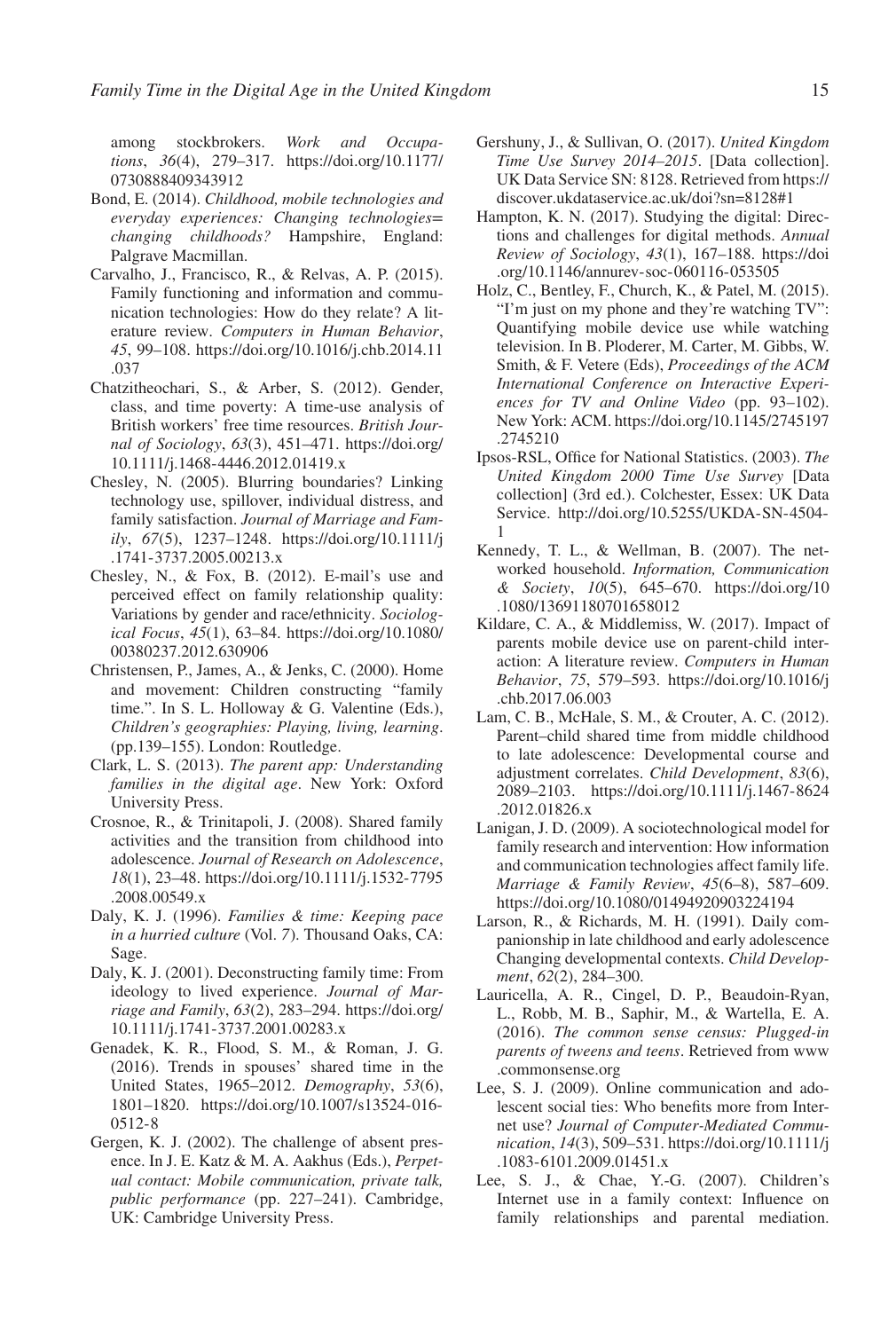*Cyberpsychology & Behavior*, *10*(5), 640–644. <https://doi.org/10.1089/cpb.2007.9975>

- Ling, R. (2012). *Taken for grantedness: The embedding of mobile communication into society*. Cambridge, MA: MIT Press.
- Livingstone, S. (2002). *Young people and new media: Childhood and the changing media environment*. Thousand Oaks, CA: SAGE.
- Livingstone, S. (2007). Strategies of parental regulation in the media-rich home. *Computers in Human Behavior*, *23*, 920–941. [https://doi.org/10.1016/j](https://doi.org/10.1016/j.chb.2005.08.002) [.chb.2005.08.002](https://doi.org/10.1016/j.chb.2005.08.002)
- Mascheroni, G., & Olafsson, K. (2014). *Net children go mobile: Risks and opportunities* (2nd ed.). Milano: Educatt.
- Mesch, G. S. (2006). Family relations and the Internet: Exploring a family boundaries approach. *Journal of Family Communication*, *6*(2), 119–138. [https://](https://doi.org/10.1207/s15327698jfc0602_2) [doi.org/10.1207/s15327698jfc0602\\_2](https://doi.org/10.1207/s15327698jfc0602_2)
- Milkie, M. A., Mattingly, M. J., Nomaguchi, K. M., Bianchi, S. M., & Robinson, J. P. (2004). The time squeeze: Parental statuses and feelings about time with children. *Journal of Marriage and Family*, *66*(3), 739–761. [https://doi.org/10.1111/j.0022-](https://doi.org/10.1111/j.0022-2445.2004.00050.x) [2445.2004.00050.x](https://doi.org/10.1111/j.0022-2445.2004.00050.x)
- Misra, S., Cheng, L., Genevie, J., & Yuan, M. (2016). The iPhone effect: The quality of in-person social interactions in the presence of mobile devices. *Environment and Behavior*, *48*(2), 275–298. <https://doi.org/10.1177/0013916514539755>
- Mullan, K. (2017). Technology and children's screen-based activities in the UK: The story of the Millennium so far. *Child Indicators Research*, *11*(6), 1781–1800. [https://doi.org/10](https://doi.org/10.1007/s12187-017-9509-0) [.1007/s12187-017-9509-0](https://doi.org/10.1007/s12187-017-9509-0)
- Müller, H., Gove, J. L., Webb, J. S., & Cheang, A. (2015). Understanding and comparing smartphone and tablet use: Insights from a large-scale diary study. In B. Ploderer, M. Carter, M. Gibbs, W. Smith, & F. Vetere (Eds), *Proceedings of the Annual Meeting of the Australian Special Interest Group for Computer Human Interaction* (pp. 427–436). New York: ACM. [https://doi.org/10](https://doi.org/10.1145/2838739.2838748) [.1145/2838739.2838748](https://doi.org/10.1145/2838739.2838748)
- Neilson, J., & Stanfors, M. (2017). Time alone or together? Trends and trade-offs among dual-earner couples, Sweden 1990–2010. *Journal of Marriage and Family*, *80*, 80–98. [https://doi.org/10.1111/](https://doi.org/10.1111/jomf.12414) [jomf.12414](https://doi.org/10.1111/jomf.12414)
- Nie, N. H. (2001). Sociability, interpersonal relations, and the internet: Reconciling conflicting findings. *American Behavioral Scientist*, *45*(3), 420–435. <https://doi.org/10.1177/00027640121957277>
- Ofcom. (2015). *Communications market report*. London, England: Ofcom.
- Ogburn, W. F., & Nimkoff, M. F. (1955). *Technology and the changing family*. Boston, MA: Houghton Mifflin Company.
- Palmer, S. (2015). *Toxic childhood: How the modern world is damaging our children and what we can do about it*. London: Orion.
- Perrin, A., & Jiang, J. (2018). *About a quarter U.S. adults say they are almost "constantly" online*. Retrieved from [http://www.pewresearch.org/fact](http://www.pewresearch.org/fact-tank/2018/03/14/about-a-quarter-of-americans-report-going-online-almost-constantly/)[tank/2018/03/14/about-a-quarter-of-americans](http://www.pewresearch.org/fact-tank/2018/03/14/about-a-quarter-of-americans-report-going-online-almost-constantly/)[report-going-online-almost-constantly/](http://www.pewresearch.org/fact-tank/2018/03/14/about-a-quarter-of-americans-report-going-online-almost-constantly/)
- Poushter, J. (2016). *Smartphone ownership and internet usage continues to climb in emerging economies* (Vol. 22). Retrieved from [www.pewglobal.org/2016/02/22/smartphone](http://www.pewglobal.org/2016/02/22/smartphone-ownershipand-internet-usage-continues-to-climb-in-emerging-economies/)[ownershipand-internet-usage-continues-to](http://www.pewglobal.org/2016/02/22/smartphone-ownershipand-internet-usage-continues-to-climb-in-emerging-economies/)[climb-in-emerging-economies/.](http://www.pewglobal.org/2016/02/22/smartphone-ownershipand-internet-usage-continues-to-climb-in-emerging-economies/)
- Przybylski, A. K., & Weinstein, N. (2013). Can you connect with me now? How the presence of mobile communication technology influences face-to-face conversation quality. *Journal of Social and Personal Relationships*, *30*(3), 237–246. [https://doi](https://doi.org/10.1177/0265407512453827) [.org/10.1177/0265407512453827](https://doi.org/10.1177/0265407512453827)
- Radesky, J. S., Kistin, C. J., Zuckerman, B., Nitzberg, K., Gross, J., Kaplan-Sanoff, M., … Silverstein, M. (2014). Patterns of mobile device use by caregivers and children during meals in fast food restaurants. *Pediatrics*, *133*, 2013–3703. [https://doi.org/](https://doi.org/10.1542/peds.2013-3703) [10.1542/peds.2013-3703](https://doi.org/10.1542/peds.2013-3703)
- Rainie, L., & Wellman, B. (2012). *Networked: The new social operating system*. Cambridge, MA: MIT Press.
- Rideout, V. J., Foehr, U. G., & Roberts, D. F. (2010). *Generation M2: Media in the lives of 8- to 18-year olds*. Retrieved from [http://www.kff.org/entmedia/](http://www.kff.org/entmedia/upload/8010.pdf) [upload/8010.pdf.](http://www.kff.org/entmedia/upload/8010.pdf)
- Robinson, J., & Godbey, G. (2010). *Time for life: The surprising ways Americans use their time*. University Park, PA: Penn State Press.
- Sandberg, J. F., & Hofferth, S. L. (2001). Changes in children's time with parents, 1981–1997, *Demography*, *38*(3), 423–436.
- Sayer, L. C., Bianchi, S. M., & Robinson, J. P. (2004). Are parents investing less in children? Trends in mothers' and fathers' time with children. *American Journal of Sociology*, *110*(1), 1–43. [https://doi.org/](https://doi.org/10.1086/386270) [10.1086/386270](https://doi.org/10.1086/386270)
- Sayer, L. C., Gauthier, A. H., & Furstenberg, F. F. (2004). Educational differences in parents' time with children: Cross-national variations. *Journal of Marriage and Family*, *66*(5), 1152–1169. [https://](https://doi.org/10.1111/j.0022-2445.2004.00084.x) [doi.org/10.1111/j.0022-2445.2004.00084.x](https://doi.org/10.1111/j.0022-2445.2004.00084.x)
- Seltzer, J. A., Bachrach, C. A., Bianchi, S. M., Bledsoe, C. H., Casper, L. M., Chase-Lansdale, P. L., … Sanders, S. G. (2005). Explaining family change and variation: Challenges for family demographers. *Journal of Marriage and Family*, *67*(4), 908–925. [https://doi.org/10.1111/j.1741-](https://doi.org/10.1111/j.1741-3737.2005.00183.x) [3737.2005.00183.x](https://doi.org/10.1111/j.1741-3737.2005.00183.x)
- Sharaievska, I. (2017). Updating the family operating system: A literature review of information communication technology and family leisure. *Leisure*